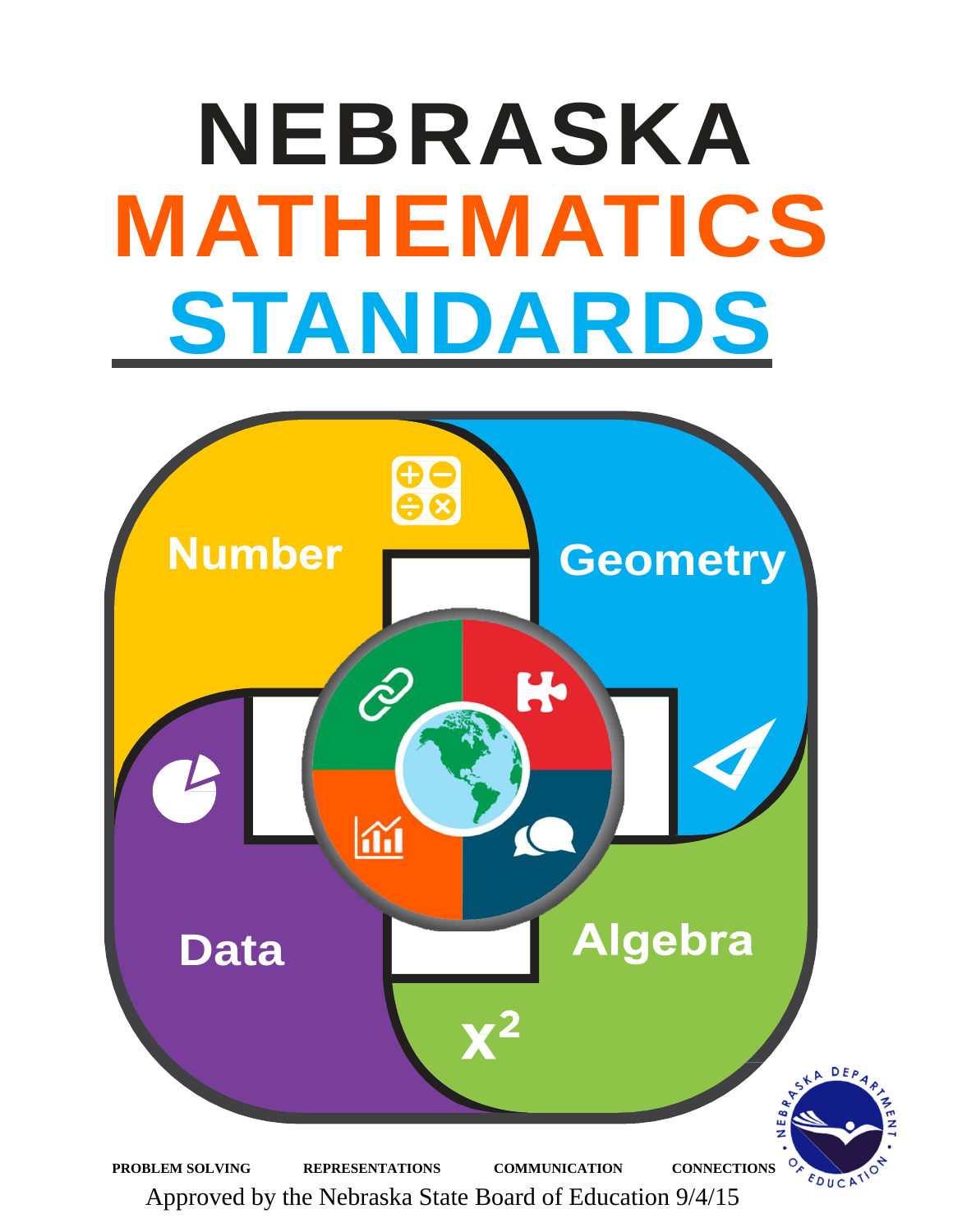# **Nebraska's College and Career Ready Standards for Mathematics**

Table of Contents

It is the policy of the Nebraska Department of Education not to discriminate on the basis of gender, disability, race, color, religion, marital status, age, national origin or genetic information in its education programs, administration, policies, employment or other agency programs.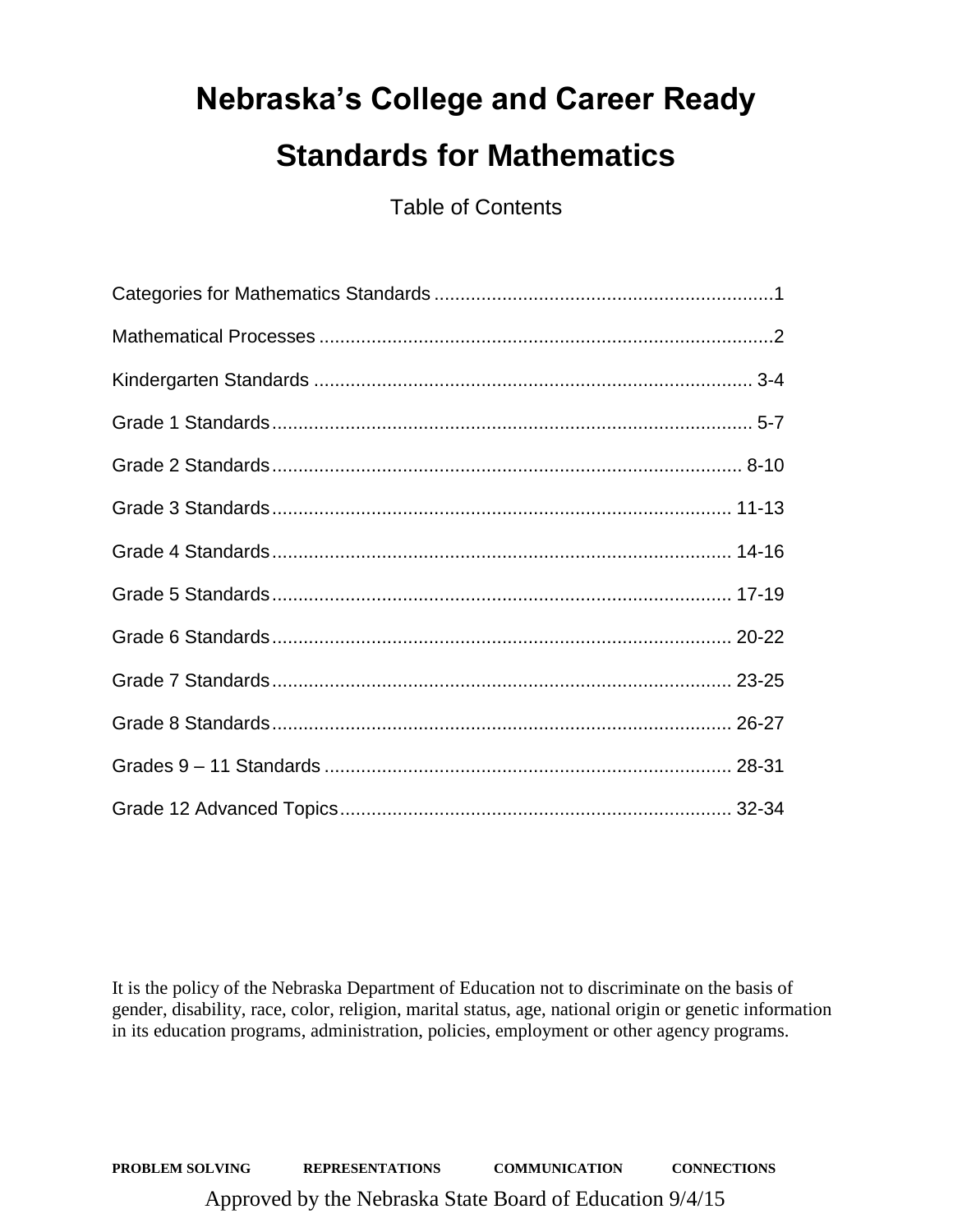# **Categories for Mathematics Standards**

**NUMBER:** Students will communicate number concepts using multiple representations to reason, solve problems, and make connections within mathematics and across disciplines.

## **Numeric Relationships Operations**

**ALGEBRA:** Students will communicate algebraic concepts using multiple representations to reason, solve problems, and make connections within mathematics and across disciplines.

**Algebraic Relationships Algebraic Processes Applications**

**GEOMETRY:** Students will communicate geometric concepts and measurement concepts using multiple representations to reason, solve problems, and make connections within mathematics and across disciplines.

**Characteristics Coordinate Geometry Measurement**

**DATA:** Students will communicate data analysis/probability concepts using multiple representations to reason, solve problems, and make connections within mathematics and across disciplines.

**Representations Analysis & Applications Probability**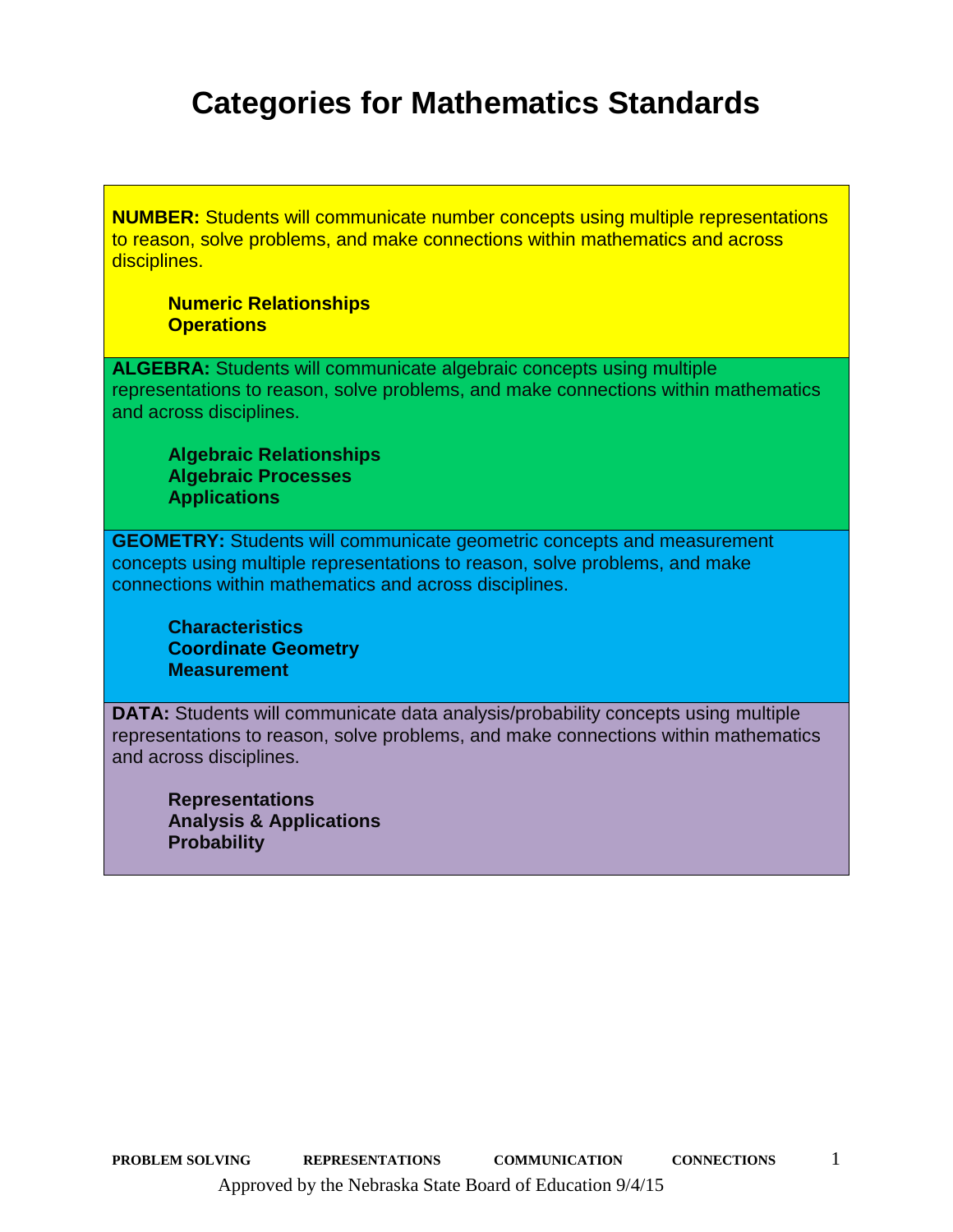# **NEBRASKA MATHEMATICAL PROCESSES**

The Nebraska Mathematical Processes reflect overarching processes that students should master as they work towards college and career readiness. The Nebraska Mathematical Processes reflect the interaction of skills necessary for success in math coursework as well as the ability to apply math knowledge and processes within realworld contexts. The processes highlight the applied nature of math within the workforce and clarify the expectations held for the use of mathematics in and outside of the classroom.

# **1. Solves mathematical problems.**

Through the use of appropriate academic and technical tools, students will make sense of mathematical problems and persevere in solving them. Students will draw upon their prior knowledge in order to employ critical thinking skills, reasoning skills, creativity, and innovative ability. Additionally, students will compute accurately and determine the reasonableness of solutions.

# **2. Models and represents mathematical problems.**

Students will analyze relationships in order to create mathematical models given a real-world situation or scenario. Conversely, students will describe situations or scenarios given a mathematical model.

# **3. Communicates mathematical ideas effectively.**

Students will communicate mathematical ideas effectively and precisely. Students will critique the reasoning of others as well as provide mathematical justifications. Students will utilize appropriate communication approaches individually and collectively and through multiple methods, including writing, speaking, and listening.

# **4. Makes mathematical connections.**

Students will connect mathematical knowledge, ideas, and skills beyond the math classroom. This includes the connection of mathematical ideas to other topics within mathematics and to other content areas. Additionally, students will be able to describe the connection of mathematical knowledge and skills to their career interest as well as within authentic/real-world contexts.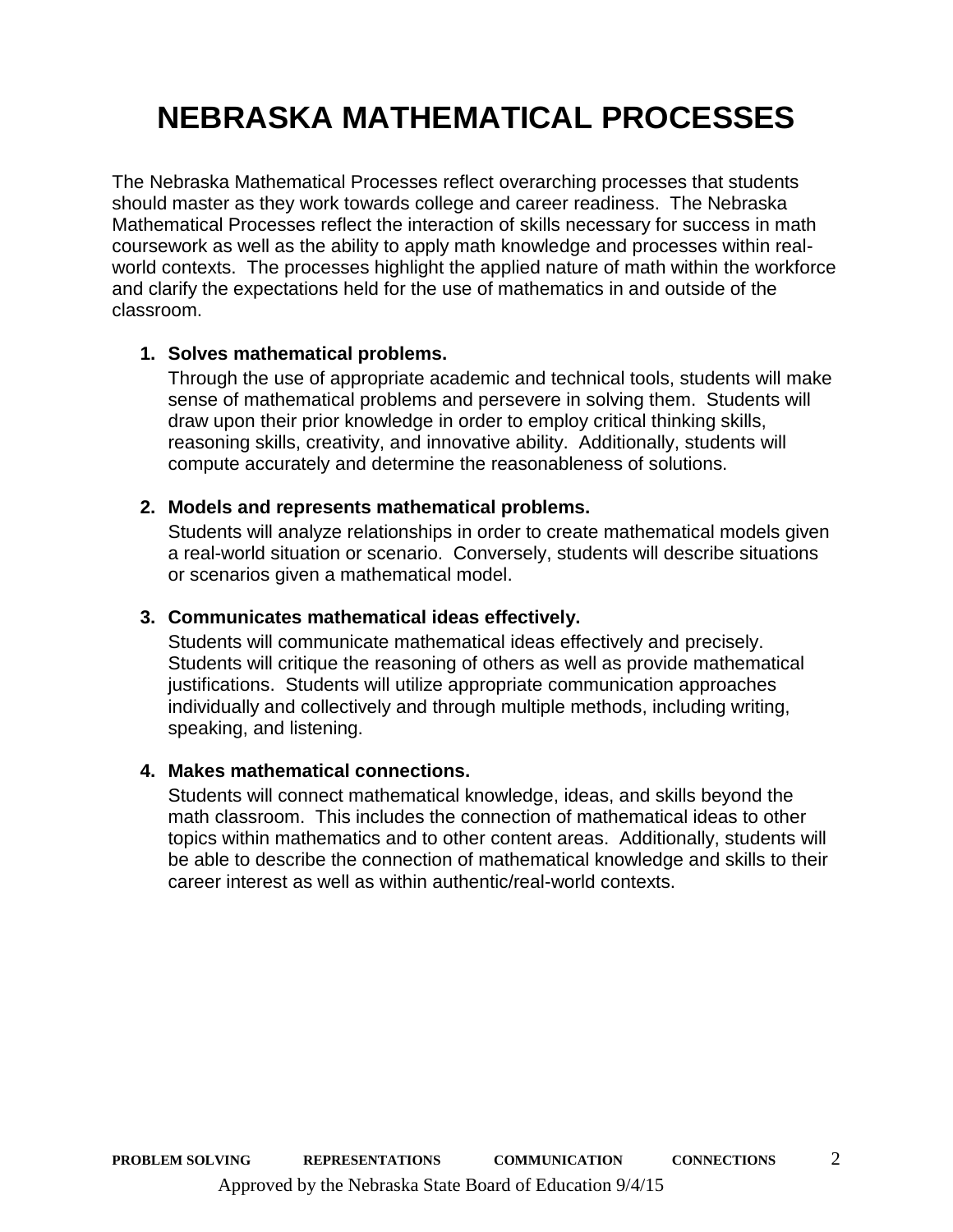## **Nebraska Mathematics Standards Kindergarten**

**MA 0.1 NUMBER: Students will communicate number sense concepts using multiple representations to reason, solve problems, and make connections within mathematics and across disciplines.**

**MA.0.1.1 Numeric Relationships:** Students will demonstrate, represent, and show relationships among whole numbers within the base-ten number system.

MA 0.1.1.a Perform the counting sequence by counting forward from any given number to 100, by ones. Count by tens to 100 starting at any decade number.

MA 0.1.1.b Demonstrate cardinality (i.e. the last number name said indicates the number of objects counted), regardless of the arrangement or order in which the objects were counted.

MA 0.1.1.c Use one-to-one correspondence (pairing each object with one and only one spoken number name, and each spoken number name with one and only one object) when counting objects to show the relationship between numbers and quantities of 0 to 20.

MA 0.1.1.d Demonstrate the relationship between whole numbers, knowing each sequential number name refers to a quantity that is one larger.

MA 0.1.1.e Count up to 20 objects arranged in a line, a rectangular array, or a circle. Count up to 10 objects in a scattered configuration. Count out the number of objects, given a number from 1 to 20.

MA 0.1.1.f Write numbers 0 to 20 and represent a number of objects with a written numeral 0 to 20.

MA 0.1.1.g Compose and decompose numbers from 11 to 19 into ten ones and some more ones by a drawing, model, or equation (e.g.,  $14 = 10 + 4$ ) to record each composition and decomposition.

MA 0.1.1.h Compare the number of objects in two groups by identifying the comparison as greater than, less than, or equal to by using strategies of matching and counting.

MA 0.1.1.i Compare the value of two written numerals between 1 and 10.

**MA 0.1.2 Operations:** Students will demonstrate the meaning of addition and subtraction with whole numbers and compute accurately.

MA 0.1.2.a Fluently (i.e. automatic recall based on understanding) add and subtract within 5.

**MA 0.2 ALGEBRA: Students will communicate algebraic concepts using multiple representations to reason, solve problems, and make connections within mathematics and across disciplines.**

**MA 0.2.1 Algebraic Relationships:** Students will demonstrate, represent, and show relationships with expressions and equations.

MA 0.2.1.a Decompose numbers less than or equal to 10 into pairs in more than one way, showing each decomposition with a model, drawing, or equation (e.g.,  $7 = 4 + 3$  and  $7 = 1 + 6$ ).

MA 0.2.1.b For any number from 1 to 9, find the number that makes 10 when added to the given number, showing the answer with a model, drawing, or equation.

**MA 0.2.2 Algebraic Processes:** Students will apply the operational properties when adding and subtracting.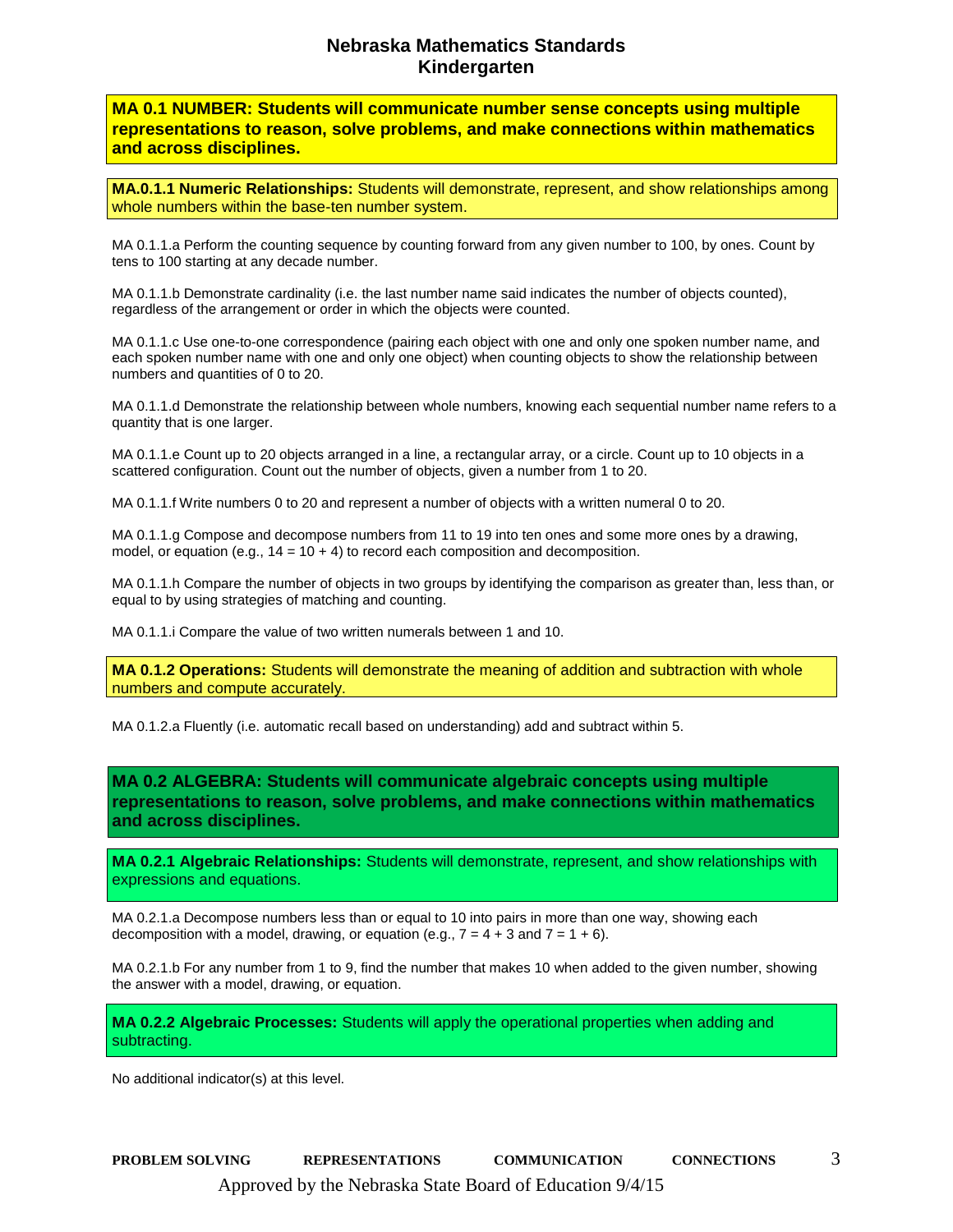**MA 0.2.3 Applications**: Students will solve real-world problems involving addition and subtraction.

MA 0.2.3.a Solve real-world problems that involve addition and subtraction within 10 (e.g., by using objects, drawings or equations to represent the problem).

#### **MA 0.3 GEOMETRY: Students will communicate geometric concepts and measurement concepts using multiple representations to reason, solve problems, and make connections within mathematics and across disciplines.**

**MA 0.3.1 Characteristics:** Students will identify and describe geometric characteristics and create twoand three-dimensional shapes.

MA 0.3.1.a Describe real-world objects using names of shapes, regardless of their orientation or size (e.g., squares, circles, triangles, rectangles, hexagons, cubes, cones, spheres, and cylinders).

MA 0.3.1.b Identify shapes as two-dimensional ("flat") or three-dimensional ("solid").

MA 0.3.1.c Compare and analyze two- and three-dimensional shapes, with different sizes and orientations to describe their similarities, differences, parts (e.g., number "corners"/vertices), and other attributes (e.g., sides of equal length).

MA 0.3.1.d Model shapes found in the real world by building shapes from materials (e.g., clay and pipe cleaners) and drawing shapes.

MA 0.3.1.e Combine simple shapes to compose larger shapes (e.g., use triangle pattern blocks to build a hexagon).

**MA 0.3.2 Coordinate Geometry:** Students will determine location, orientation, and relationships on the coordinate plane.

MA 0.3.2.a Describe the relative positions of objects (e.g., above, below, beside, in front of, behind, next to, between).

**MA 0.3.3 Measurement:** Students will perform and compare measurements and apply formulas.

MA 0.3.3.a Describe measurable attributes of real-world objects (e.g., length or weight).

MA 0.3.3.b Compare length and weight of two objects (e.g., longer/shorter, heavier/lighter).

**MA 0.4 DATA: Students will communicate data analysis/probability concepts using multiple representations to reason, solve problems, and make connections within mathematics and across disciplines.**

**MA 0.4.1 Representations:** Students will create displays that represent data.

No additional indicator(s) at this level.

**MA 0.4.2 Analysis & Applications:** Students will analyze data to address the situation.

MA 0.4.2.a Identify, sort, and classify objects by size, shape, color, and other attributes. Identify objects that do not belong to a particular group and explain the reasoning used.

**MA 0.4.3 Probability:** Students will interpret and apply concepts of probability.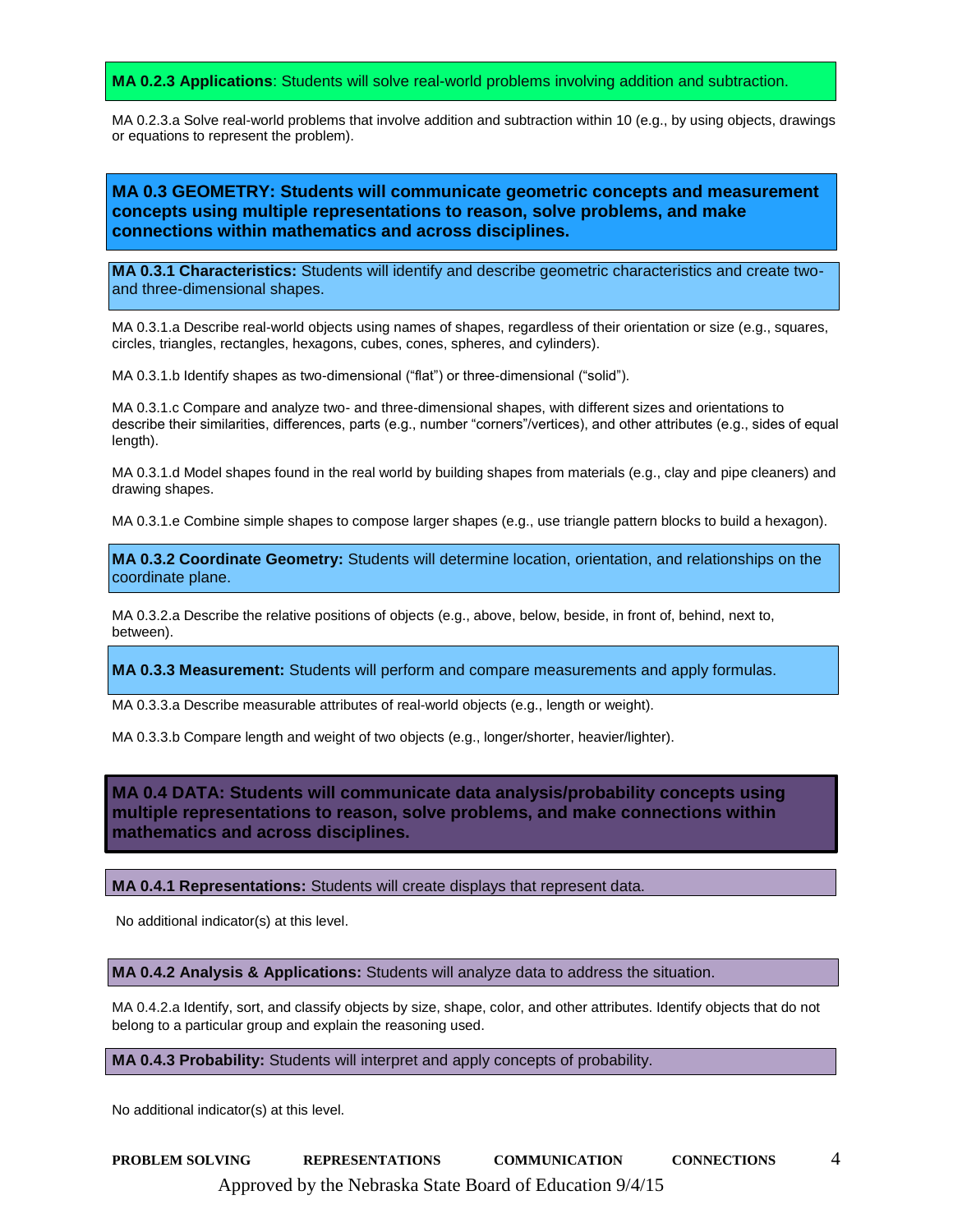**MA 1.1 NUMBER: Students will communicate number sense concepts using multiple representations to reason, solve problems, and make connections within mathematics and across disciplines.**

**MA.1.1.1 Numeric Relationships:** Students will demonstrate, represent, and show relationships among whole numbers within the base-ten number system.

MA 1.1.1.a Count to 120 by ones and tens, starting at any given number.

MA 1.1.1.b Read and write numerals within the range of  $0 - 120$ .

MA 1.1.1.c Write numerals to match a representation of a given set of objects for numbers up to 120.

MA 1.1.1.d Demonstrate that each digit of a two-digit number represents amounts of tens and ones, knowing 10 can be considered as one unit made of ten ones which is called a "ten" and any two-digit number can be composed of some tens and some ones (e.g., 19 is one ten and nine ones, 83 is eight tens and three ones) and can be recorded as an equation (e.g.,  $19 = 10 + 9$ ).

MA 1.1.1.e Demonstrate that decade numbers represent a number of tens and 0 ones (e.g., 50 = 5 tens and 0 ones).

MA 1.1.1.f Compare two two-digit numbers by using symbols  $\lt$ ,  $\equiv$ , and  $\gt$  and justify the comparison based on the number of tens and ones.

**MA 1.1.2 Operations:** Students will demonstrate the meaning of addition and subtraction with whole numbers and compute accurately.

MA 1.1.2.a Fluently (i.e., automatic recall based on understanding) add and subtract within 10.

MA 1.1.2.b Add and subtract within 20, using a variety of strategies (e.g., count on to make a ten).

MA 1.1.2.c Find the difference between two numbers that are multiples of 10, ranging from 10 – 90 using concrete models, drawings or strategies, and write the corresponding equation (e.g.,  $90 - 70 = 20$ ).

MA 1.1.2.d Mentally find 10 more or 10 less than a two-digit number without having to count and explain the reasoning used (e.g., 33 is 10 less than 43).

MA 1.1.2.e Add within 100, which may include adding a two-digit number and a one-digit number, and adding a twodigit number and a multiple of ten using concrete models, drawings, and strategies which reflect understanding of place value.

**MA 1.2 ALGEBRA: Students will communicate algebraic concepts using multiple representations to reason, solve problems, and make connections within mathematics and across disciplines.**

**MA 1.2.1 Algebraic Relationships:** Students will demonstrate, represent, and show relationships with expressions and equations.

MA 1.2.1.a Use the meaning of the equal sign to determine if equations are true and give examples of equations that are true (e.g.,  $4 = 4$ ,  $6 = 7 - 1$ ,  $6 + 3 = 3 + 6$ , and  $7 + 2 = 5 + 4$ ).

MA 1.2.1.b Use the relationship of addition and subtraction to solve subtraction problems (e.g., find  $12 - 9 = 1$ , using the addition fact  $9 + 3 = 12$ ).

MA 1.2.1.c Find numerical patterns to make connections between counting and addition and subtraction (e.g., adding two is the same as counting on two).

MA 1.2.1.d Determine the unknown whole number in an addition or subtraction equation (e.g.  $7 + ? = 13$ ).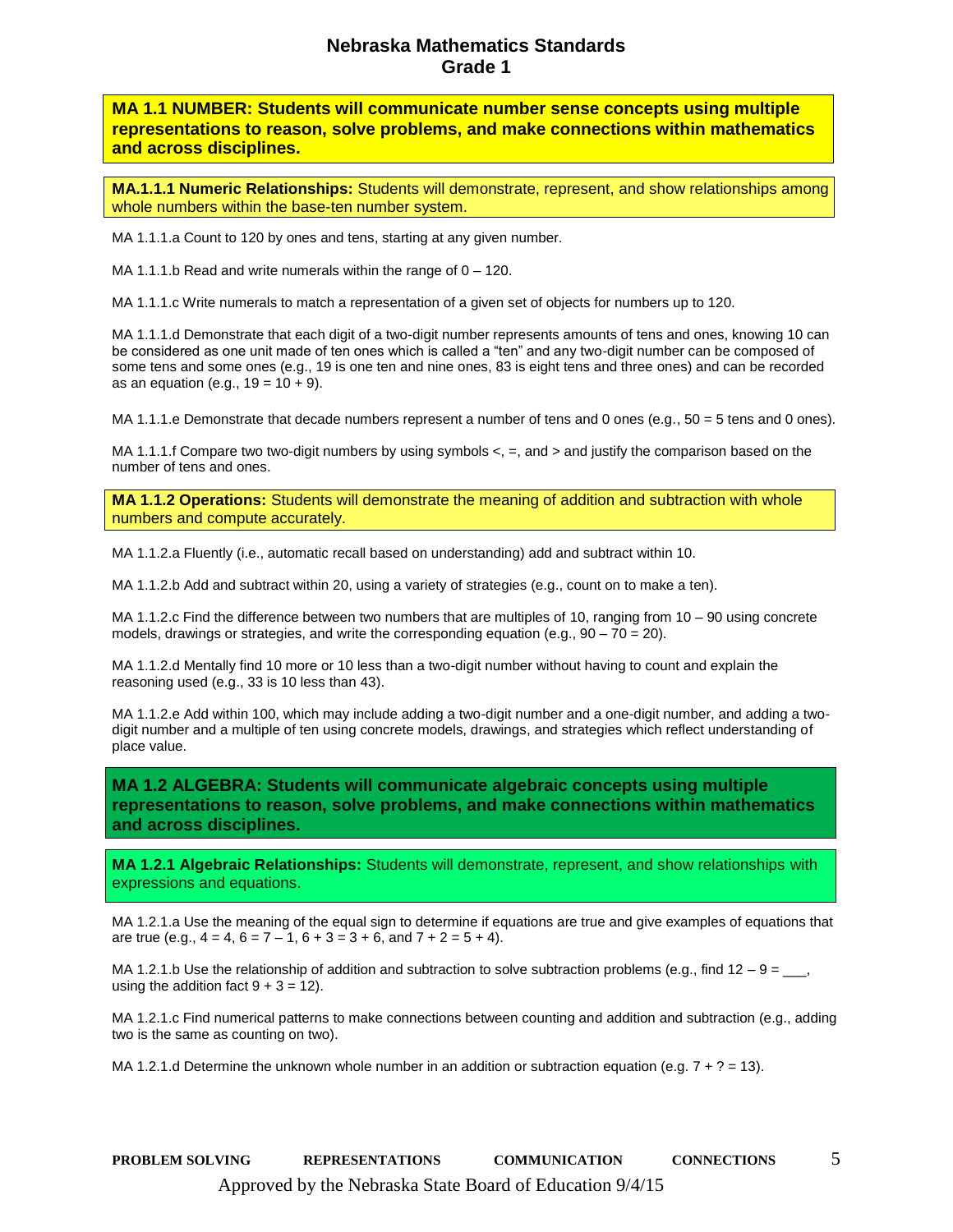**MA 1.2.2 Algebraic Processes:** Students will apply the operational properties when adding and subtracting.

MA 1.2.2.a Decompose numbers and use the commutative and associative properties of addition to develop addition and subtraction strategies including (making 10's and counting on from the larger number) to add and subtract basic facts within 20 (e.g., decomposing to make 10,  $7 + 5 = 7 + 3 + 2 = 10 + 2 = 12$ ; using the commutative property to count on  $2 + 6 = 6 + 2$ ; and using the associative property to make 10,  $5 + 3 + 7 = 5 + (3 + 7) = 5 + 10$ .

**MA 1.2.3 Applications**: Students will solve real-world problems involving addition and subtraction.

MA 1.2.3.a Solve real-world problems involving addition and subtraction within 20 in situations of adding to, taking from, putting together, taking apart, and comparing, with unknowns in all parts of the addition or subtraction problem (e.g., by using objects, drawings, and equations with a symbol for the unknown number to represent the problem).

MA 1.2.3.b Solve real-world problems that include addition of three whole numbers whose sum is less than or equal to 20 by using objects, drawings, and equations with a symbol to represent the unknown number in the problem.

MA 1.2.3.c Create a real-world problem to represent a given equation involving addition and subtraction within 20.

**MA 1.3 GEOMETRY: Students will communicate geometric concepts and measurement concepts using multiple representations to reason, solve problems, and make connections within mathematics and across disciplines.**

**MA 1.3.1 Characteristics:** Students will identify and describe geometric characteristics and create twoand three-dimensional shapes.

MA 1.3.1.a Determine defining and non-defining attributes of two-dimensional shapes; build and draw shapes that match the given definition.

MA 1.3.1.b Decompose circles and rectangles into two and four equal parts, using the terms "halves", "fourths" and "quarters", and use the phrases "half of", "fourths of", and "quarter of".

MA 1.3.1.c Use two-dimensional shapes (e.g., rectangles, squares, trapezoids, triangles, half-circles, and quartercircles) and three-dimensional shapes (e.g., cubes, rectangular prisms, cones, and cylinders) to compose and describe new shapes.

**MA 1.3.2 Coordinate Geometry:** Students will determine location, orientation, and relationships on the coordinate plane.

No additional indicator(s) at this level. Mastery is expected at previous grade levels.

**MA 1.3.3 Measurement:** Students will perform and compare measurements and apply formulas.

MA 1.3.3.a Identify, name, and understand the value of dimes and pennies (e.g., a dime is equal to ten pennies) relating to tens and ones, and solve real-world problems involving dimes and pennies, using  $\varphi$  symbol appropriately (e.g., If you have four dimes and two pennies, how many cents do you have?).

MA 1.3.3.b Tell and write time to the half hour and hour using analog and digital clocks.

MA 1.3.3.c Measure objects by using a shorter object end-to-end and know that the length of the object is the amount of same-size objects that span it lined up end-to-end.

MA 1.3.3.d Order three objects by directly comparing their lengths, or indirectly by using a third object.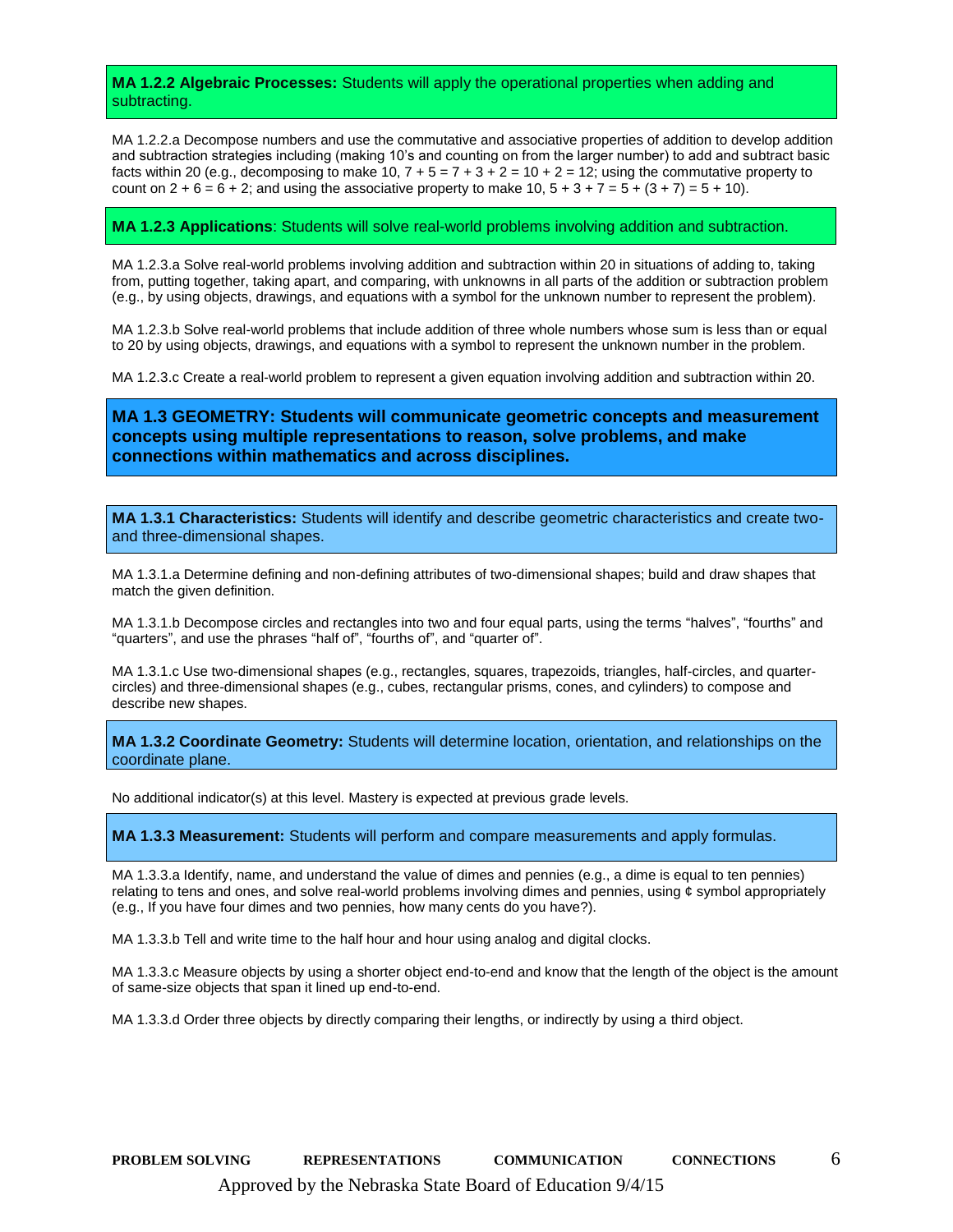**MA 1.4 DATA: Students will communicate data analysis/probability concepts using multiple representations to reason, solve problems, and make connections within mathematics and across disciplines.**

**MA 1.4.1 Representations:** Students will create displays that represent data.

MA 1.4.1.a Organize and represent a data set with up to three categories using a picture graph.

**MA 1.4.2 Analysis & Applications:** Students will analyze data to address the situation.

MA 1.4.2.a Ask and answer questions about the total number of data points, how many in each category, and compare categories by identifying how many more or less are in a particular category using a picture graph.

**MA 1.4.3 Probability:** Students will interpret and apply concepts of probability.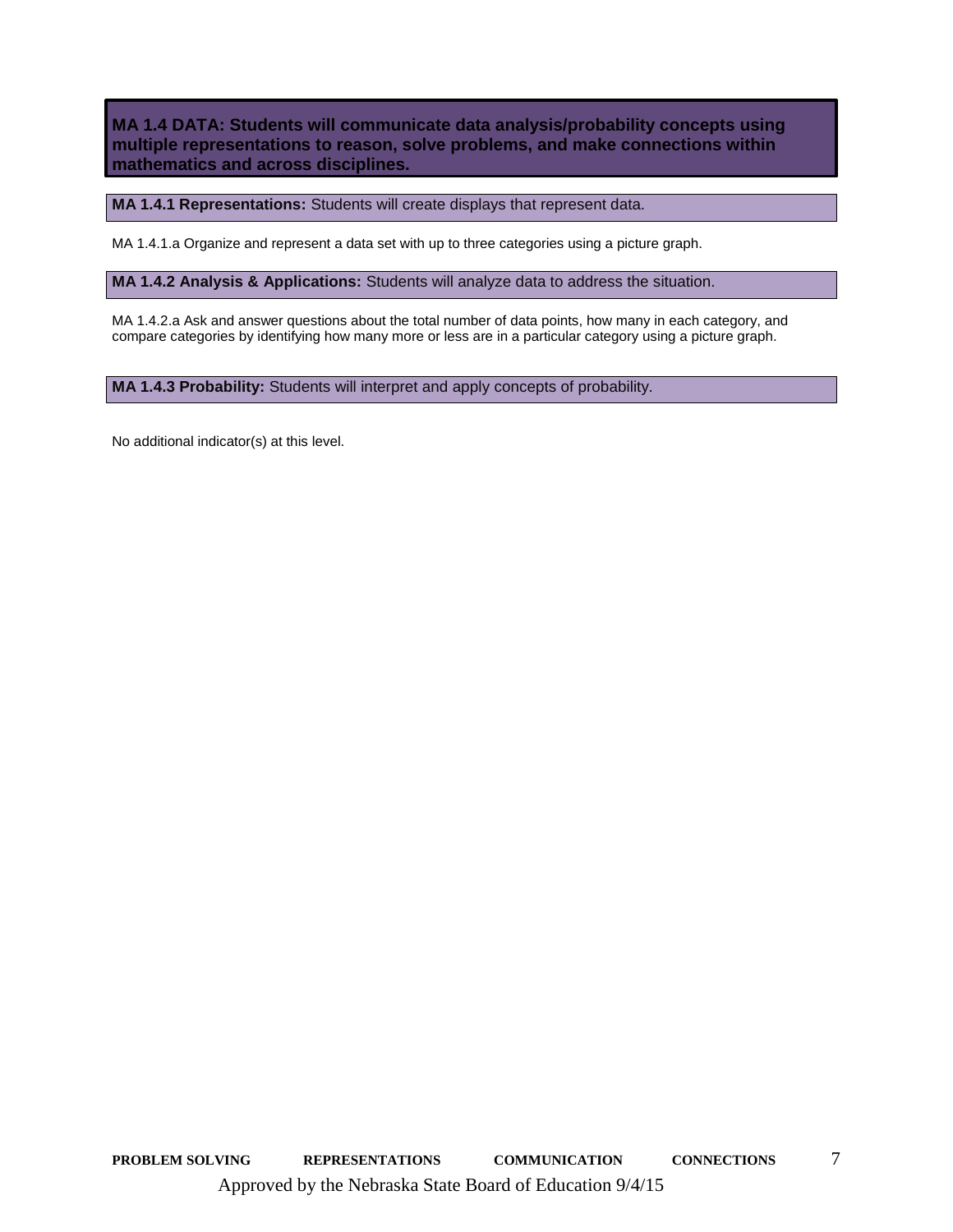**MA 2.1 NUMBER: Students will communicate number sense concepts using multiple representations to reason, solve problems, and make connections within mathematics and across disciplines.**

**MA.2.1.1 Numeric Relationships:** Students will demonstrate, represent, and show relationships among whole numbers within the base-ten number system.

MA 2.1.1.a Count within 1000, including skip-counting by 5s, 10s, and 100s starting at a variety of multiples of 5, 10 or 100.

MA 2.1.1.b Read and write numbers within the range of  $0 - 1,000$  using standard, word, and expanded forms.

MA 2.1.1.c Demonstrate that each digit of a three-digit number represents amounts of hundreds, tens and ones (e.g., 387 is 3 hundreds, 8 tens, 7 ones).

MA 2.1.1.d Demonstrate that 100 represents a group of ten tens.

MA 2.1.1.e Compare two three-digit numbers by using symbols  $\lt$ ,  $\equiv$ , and  $\gt$  and justify the comparison based on the meanings of the hundreds, tens, and ones.

**MA 2.1.2 Operations:** Students will demonstrate the meaning of addition and subtraction with whole numbers and compute accurately.

MA 2.1.2.a Fluently (i.e. automatic recall based on understanding) add and subtract within 20.

MA 2.1.2.b Add and subtract within 100 using strategies based on place value, including the standard algorithm, properties of operations, and/or the relationship between addition and subtraction.

MA 2.1.2.c Mentally add or subtract 10 or 100 to/from a given number 100-900.

MA 2.1.2.d Add up to three two-digit numbers using strategies based on place value and understanding of properties.

MA 2.1.2.e Add and subtract within 1000, using concrete models, drawings, and strategies, which reflect understanding of place value and properties of operations.

MA 2.1.2.f Use addition to find the total number of objects arranged in an array no larger than five rows and five columns and write an equation to express the total (e.g.,  $3 + 3 + 3 = 9$ ).

**MA 2.2 ALGEBRA: Students will communicate algebraic concepts using multiple representations to reason, solve problems, and make connections within mathematics and across disciplines.**

**MA 2.2.1 Algebraic Relationships:** Students will demonstrate, represent, and show relationships with expressions and equations.

MA 2.2.1.a Identify a group of objects from 0-20 as even or odd by counting by 2's or by showing even numbers as a sum of two equal parts.

**MA 2.2.2 Algebraic Processes:** Students will apply the operational properties when adding and subtracting.

No additional indicator(s) at this level. Mastery is expected at previous grade levels.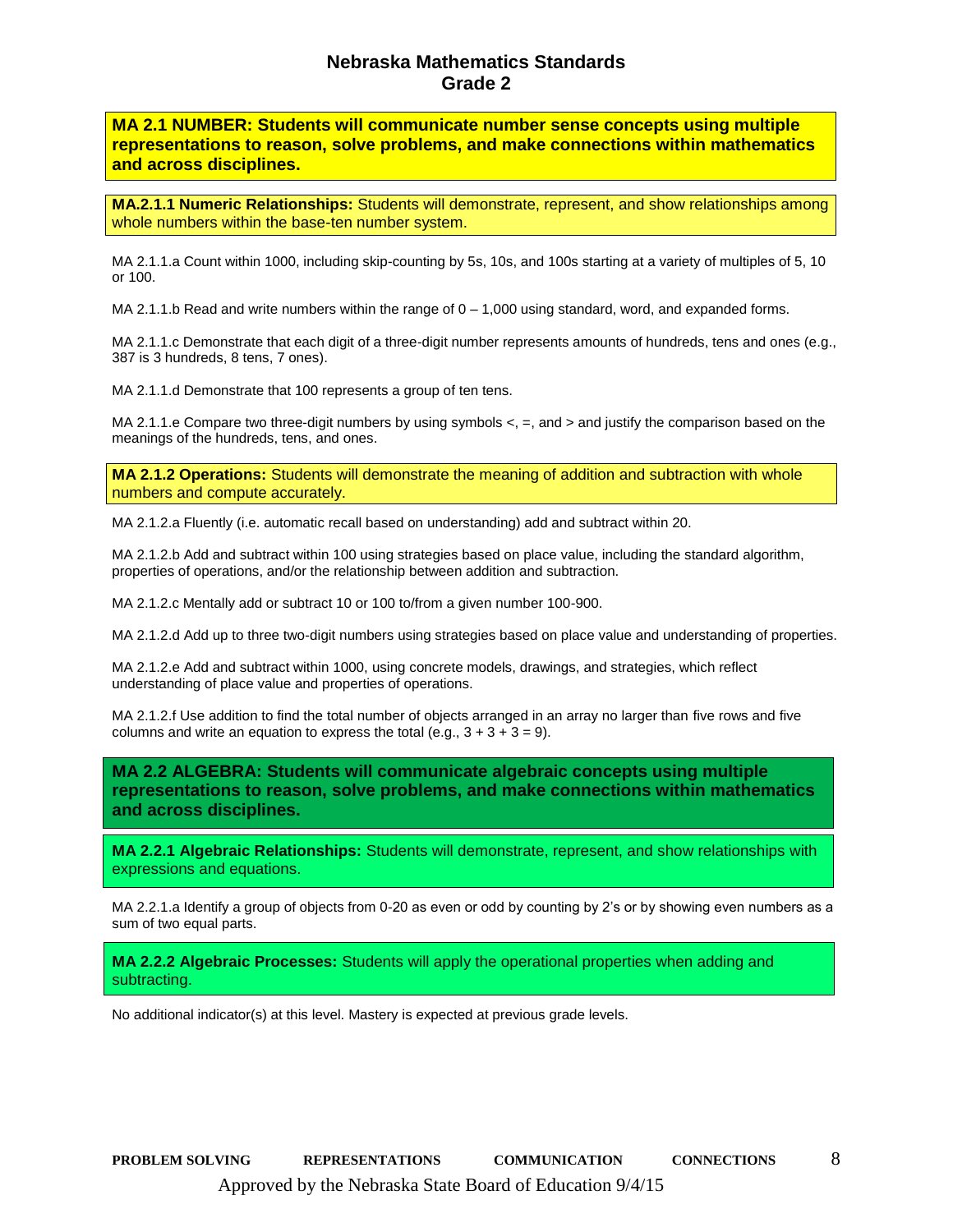#### **MA 2.2.3 Applications**: Students will solve real-world problems involving addition and subtraction.

MA 2.2.3.a Solve real-world problems involving addition and subtraction within 100 in situations of addition and subtraction, including adding to, subtracting from, joining and separating, and comparing situations with unknowns in all positions using objects, models, drawings, verbal explanations, expressions and equations.

MA 2.2.3.b Create real-world problems to represent one- and two-step addition and subtraction within 100, with unknowns in all positions.

**MA 2.3 GEOMETRY: Students will communicate geometric concepts and measurement concepts using multiple representations to reason, solve problems, and make connections within mathematics and across disciplines.**

**MA 2.3.1 Characteristics:** Students will identify and describe geometric characteristics and create twoand three-dimensional shapes.

MA 2.3.1.a Recognize and draw shapes having a specific number of angles, faces, or other attributes, including triangles, quadrilaterals, pentagons, and hexagons.

MA 2.3.1.b Partition a rectangle into rows and columns of equal sized squares. Count to find the total.

MA 2.3.1.c Divide circles and rectangles into two, three, or four equal parts. Describe the parts using the language of halves, thirds, fourths, half of, a third of, a fourth of.

MA 2.3.1.d Recognize that equal shares of identical wholes need not have the same shape.

**MA 2.3.2 Coordinate Geometry:** Students will determine location, orientation, and relationships on the coordinate plane.

No additional indicator(s) at this level. Mastery is expected at previous grade levels.

**MA 2.3.3 Measurement:** Students will perform and compare measurements and apply formulas.

MA 2.3.3.a Solve real-world problems involving dollar bills, quarters, dimes, nickels, and pennies, using \$ and  $\varphi$ symbols appropriately.

MA 2.3.3.b Identify and write time to five-minute intervals using analog and digital clocks and both a.m. and p.m.

MA 2.3.3.c Identify and use appropriate tools for measuring length (e.g., ruler, yardstick, meter stick, and measuring tape).

MA 2.3.3.d Measure the length of an object using two different length units and describe how the measurements relate to the size of the specific unit.

MA 2.3.3.e Measure and estimate lengths using inches, feet, centimeters, and meters.

MA 2.3.3.f Compare the difference in length of objects using inches and feet or centimeters and meters.

MA 2.3.3.g Represent whole numbers as lengths from 0 on a number line diagram with equally spaced points corresponding to the numbers 0, 1, 2, etc., and represent whole number sums and differences within 100 on a number line.

MA 2.3.3.h Use measurement lengths and addition and subtraction within 100 to solve real-world problems.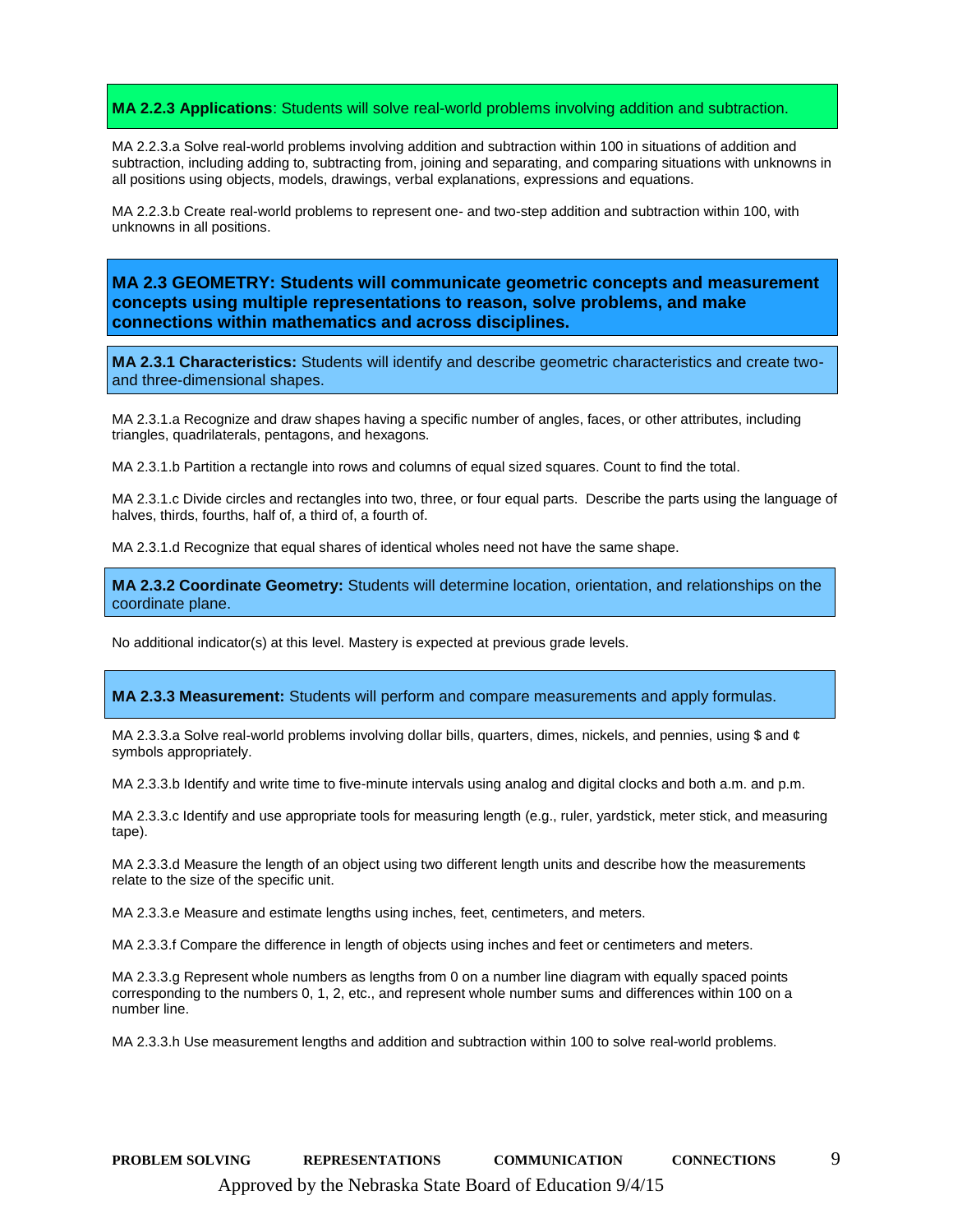**MA 2.4 DATA: Students will communicate data analysis/probability concepts using multiple representations to reason, solve problems, and make connections within mathematics and across disciplines.**

**MA 2.4.1 Representations:** Students will create displays that represent data.

MA 2.4.1.a Create and represent a data set using pictographs and bar graphs to represent a data set with up to four categories.

MA 2.4.1.b Create and represent a data set by making a line plot.

**MA 2.4.2 Analysis & Applications:** Students will analyze data to address the situation.

MA 2.4.2.a Interpret data using bar graphs with up to four categories. Solve simple comparison problems using information from the graphs.

**MA 2.4.3 Probability:** Students will interpret and apply concepts of probability.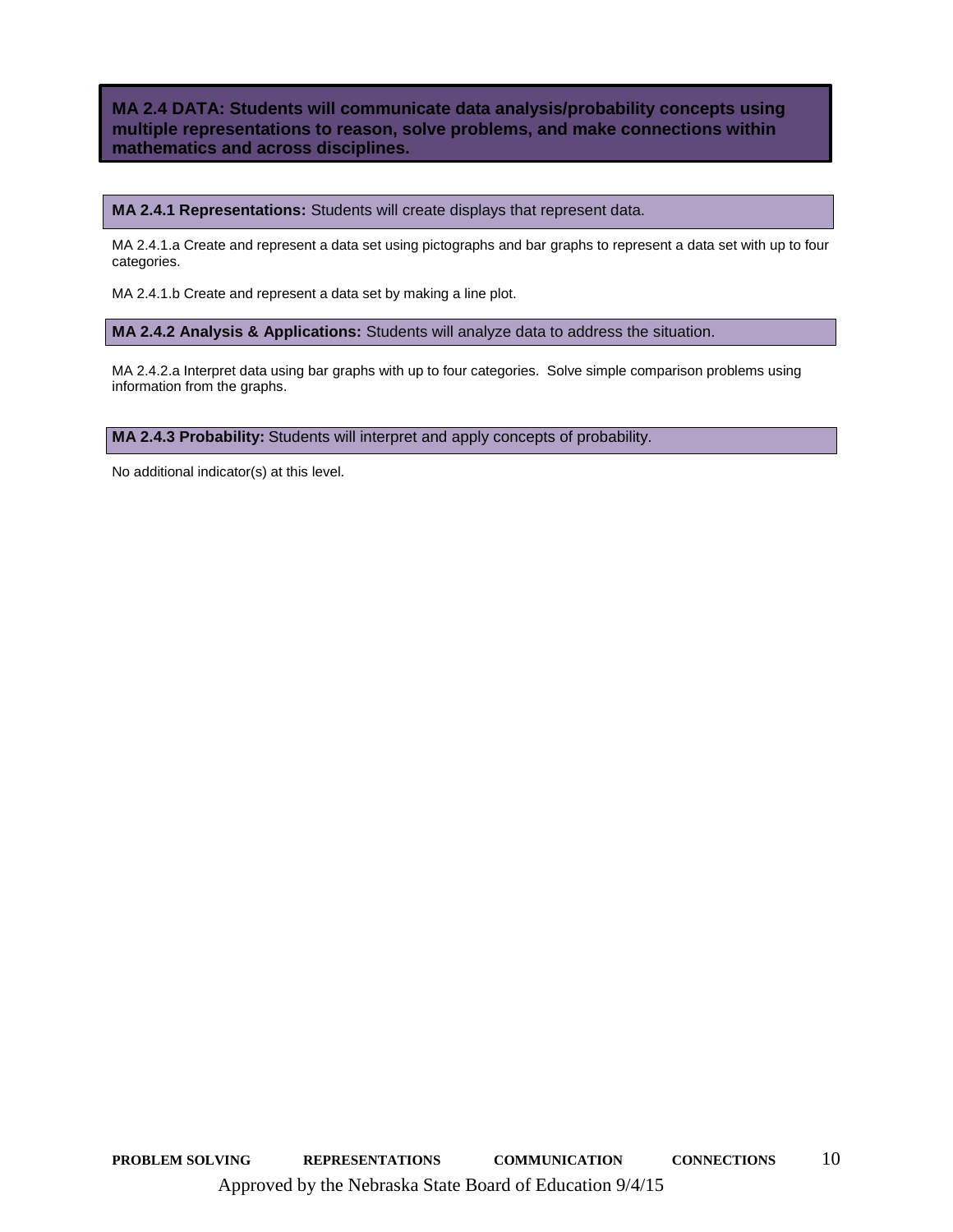**MA 3.1 NUMBER: Students will communicate number sense concepts using multiple representations to reason, solve problems, and make connections within mathematics and across disciplines.**

**MA.3.1.1 Numeric Relationships:** Students will demonstrate, represent, and show relationships among whole numbers and simple fractions within the base-ten number system.

MA 3.1.1.a Read, write and demonstrate multiple equivalent representations for numbers up to 100,000 using objects, visual representations, including standard form, word form, expanded form, and expanded notation.

MA 3.1.1.b Compare whole numbers through the hundred thousands and represent the comparisons using the symbols  $> . <$  or  $= .$ 

MA 3.1.1.c Round a whole number to the tens or hundreds place, using place value understanding or a visual representation.

MA 3.1.1.d Represent and understand a fraction as a number on a number line.

MA 3.1.1.e Express whole numbers as fractions, and recognize fractions that are equivalent to whole numbers.

MA 3.1.1.f Show and identify equivalent fractions using visual representations including pictures, manipulatives, and number lines.

MA 3.1.1.g Find parts of a whole and parts of a set using visual representations.

MA 3.1.1.h Explain and demonstrate how fractions ¼, ½, ¾ and a whole relate to time, measurement, and money, and demonstrate using visual representation.

MA 3.1.1.i Compare and order fractions having the same numerators or denominators using visual representations, comparison symbols, and verbal reasoning.

**MA 3.1.2 Operations:** Students will demonstrate the meaning of multiplication and division with whole numbers and compute accurately.

MA 3.1.2.a Add and subtract within 1,000 with or without regrouping.

MA 3.1.2.b Select and apply the appropriate methods of computation when solving one- and two- step addition and subtraction problems with four-digit whole numbers through the thousands (e.g., visual representations, mental computation, paper-pencil).

MA 3.1.2.c Use drawings, words, arrays, symbols, repeated addition, equal groups, and number lines to explain the meaning of multiplication.

MA 3.1.2.d Use words and symbols to explain the meaning of the Zero Property and Identity Property of multiplication.

MA 3.1.2.e Multiply one digit whole numbers by multiples of 10 in the range of 10 to 90.

MA 3.1.2.f Use objects, drawings, arrays, words and symbols to explain the relationship between multiplication and division (e.g., if  $3 \times 4 = 12$  then  $12 \div 3 = 4$ ).

MA 3.1.2.g Fluently (i.e. automatic recall based on understanding) multiply and divide within 100.

MA 3.1.2.h Determine the reasonableness of whole number sums and differences in real-world problems using estimation, compatible numbers, mental computations, or other strategies.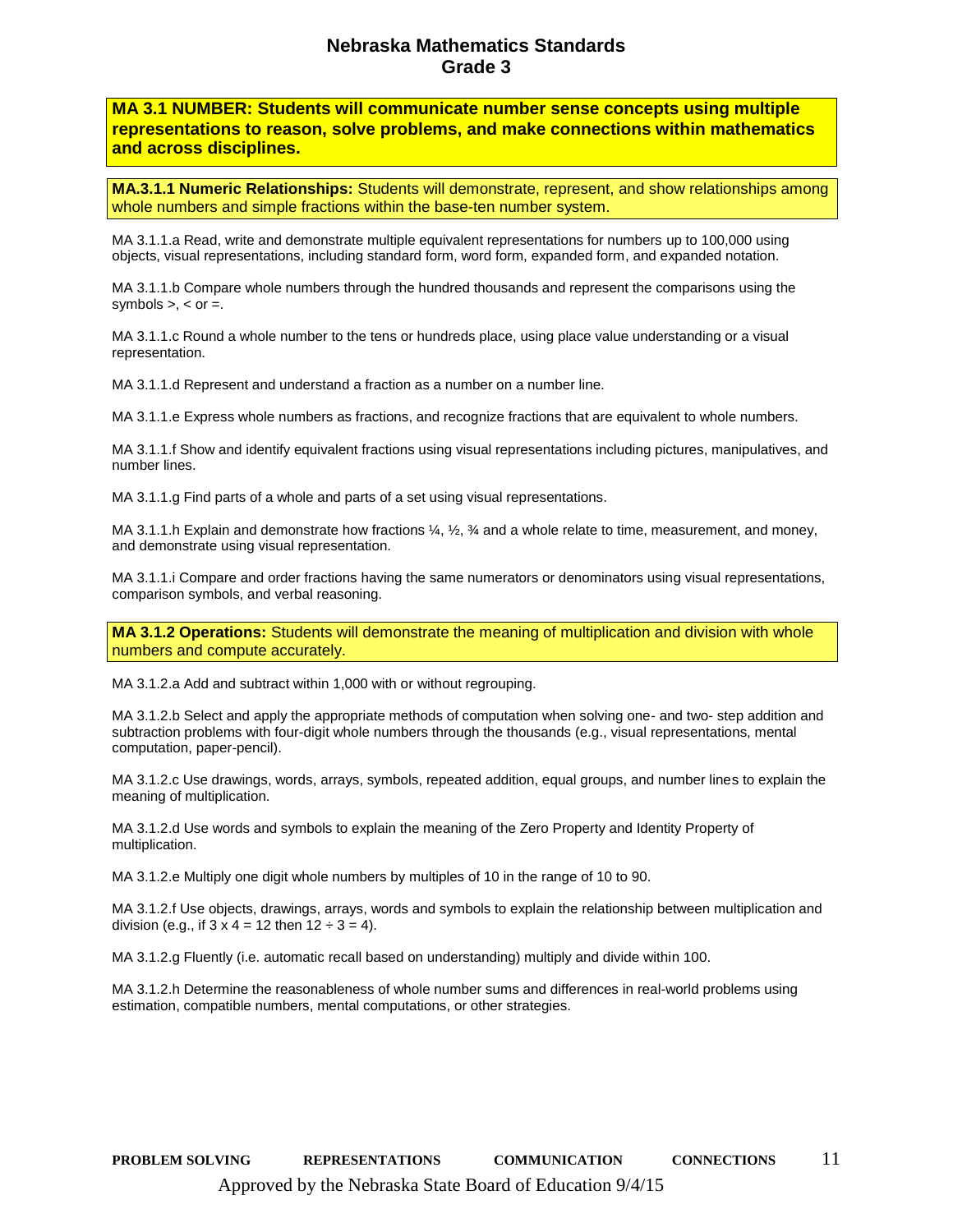**MA 3.2 ALGEBRA: Students will communicate algebraic concepts using multiple representations to reason, solve problems, and make connections within mathematics and across disciplines.**

**MA 3.2.1 Algebraic Relationships:** Students will demonstrate, represent, and show relationships with expressions and equations.

MA 3.2.1.a Identify arithmetic patterns (including patterns in the addition or multiplication tables) using properties of operations.

MA 3.2.1.b Interpret a multiplication equation as equal groups (e.g., interpret  $4 \times 6$  as the total number of objects in four groups of six objects each). Represent verbal statements of equal groups as multiplication equations.

**MA 3.2.2 Algebraic Processes:** Student will apply the operational properties when multiplying and dividing.

MA 3.2.2.a Apply the commutative, associative, and distributive properties as strategies to multiply and divide.

MA 3.2.2.b Solve one-step whole number equations involving addition, subtraction, multiplication, or division, including the use of a letter to represent the unknown quantity.

**MA 3.2.3 Applications**: Students will solve real-world problems involving equations with whole numbers.

MA 3.2.3.a Solve real-world problems involving two-step equations (involving two operations) involving whole numbers using addition and subtraction.

MA 3.2.3.b Write an equation (e.g., one operation, one variable) to represent real-world problems involving whole numbers.

**MA 3.3 GEOMETRY: Students will communicate geometric concepts and measurement concepts using multiple representations to reason, solve problems, and make connections within mathematics and across disciplines.**

**MA 3.3.1 Characteristics:** Students will identify and describe geometric characteristics and create twoand three-dimensional shapes.

MA 3.3.1.a Identify the number of sides, angles, and vertices of two-dimensional shapes.

MA 3.3.1.b Sort quadrilaterals into categories (e.g., rhombuses, squares, and rectangles).

MA 3.3.1.c Draw lines to separate two-dimensional figures into equal areas, and express the area of each part as a unit fraction of the whole.

**MA 3.3.2 Coordinate Geometry:** Students will determine location, orientation, and relationships on the coordinate plane.

No additional indicator(s) at this level. Mastery is expected at previous grade levels.

**MA 3.3.3 Measurement:** Students will perform and compare measurements and apply formulas.

MA 3.3.3.a Find the perimeter of polygons given the side lengths, and find an unknown side length.

MA 3.3.3.b Tell and write time to the minute using both analog and digital clocks.

MA 3.3.3.c Solve real-world problems involving addition and subtraction of time intervals and find elapsed time.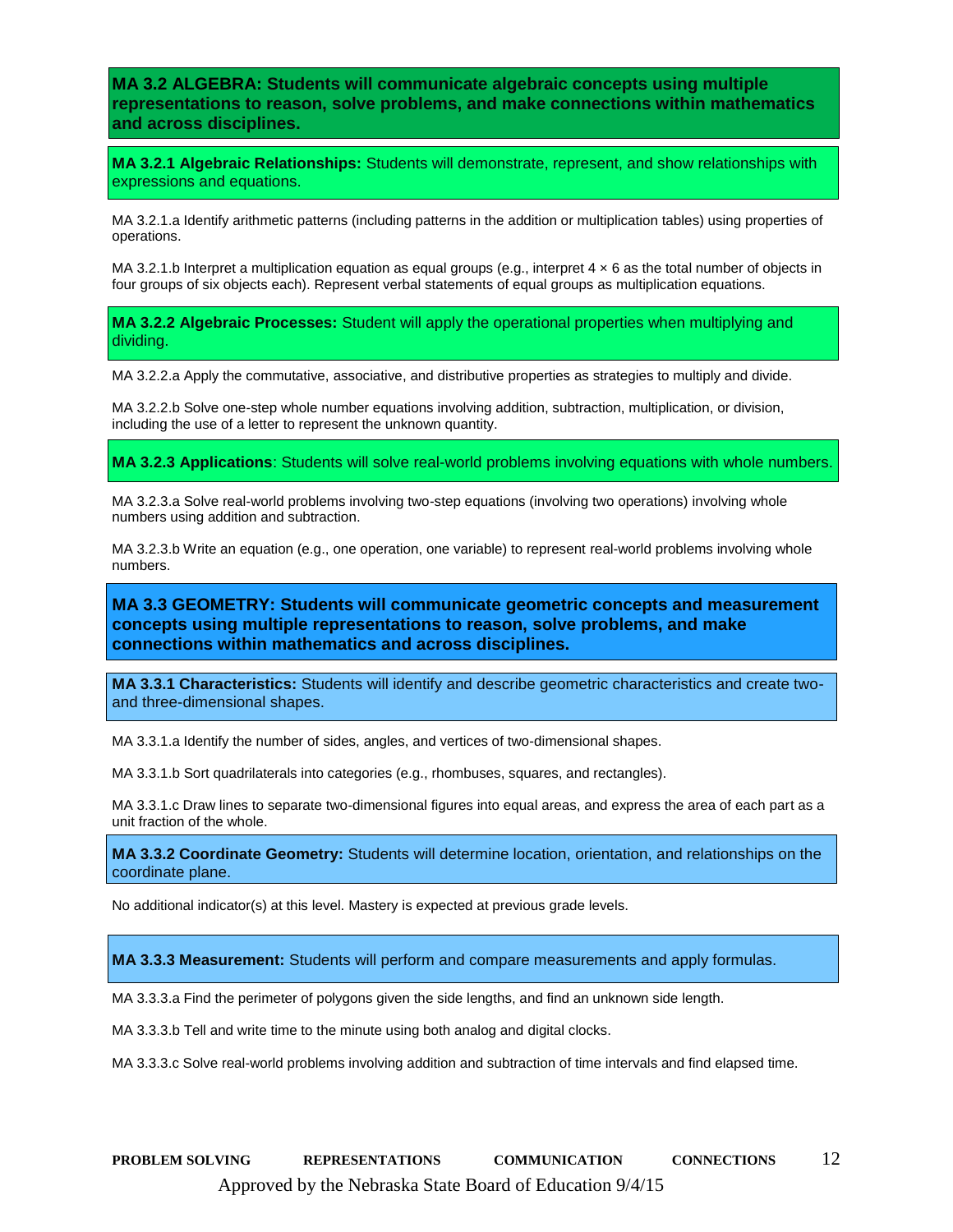MA 3.3.3.d Identify and use the appropriate tools and units of measurement, both customary and metric, to solve real-world problems involving length, weight, mass, liquid volume, and capacity (within the same system and unit).

MA 3.3.3.e Estimate and measure length to the nearest half inch, quarter inch, and centimeter.

MA 3.3.3.f Use concrete and pictorial models to measure areas in square units by counting square units.

MA 3.3.3.g Find the area of a rectangle with whole-number side lengths by modeling with unit squares, and show that the area is the same as would be found by multiplying the side lengths.

MA 3.3.3.h Identify and draw rectangles with the same perimeter and different areas or with the same area and different perimeters.

**MA 3.4 DATA: Students will communicate data analysis/probability concepts using multiple representations to reason, solve problems, and make connections within mathematics and across disciplines.**

**MA 3.4.1 Representations:** Students will create displays that represent data.

MA 3.4.1.a Create scaled pictographs and scaled bar graphs to represent a data set—including data collected through observations, surveys, and experiments—with several categories.

MA 3.4.1.b Represent data using line plots where the horizontal scale is marked off in appropriate units—whole numbers, halves, or quarters.

**MA 3.4.2 Analysis & Applications:** Students will analyze data to address the situation.

MA 3.4.2.a Solve problems and make simple statements about quantity differences (e.g., how many more and how many less) using information represented in pictographs and bar graphs.

**MA 3.4.3 Probability:** Students will interpret and apply concepts of probability.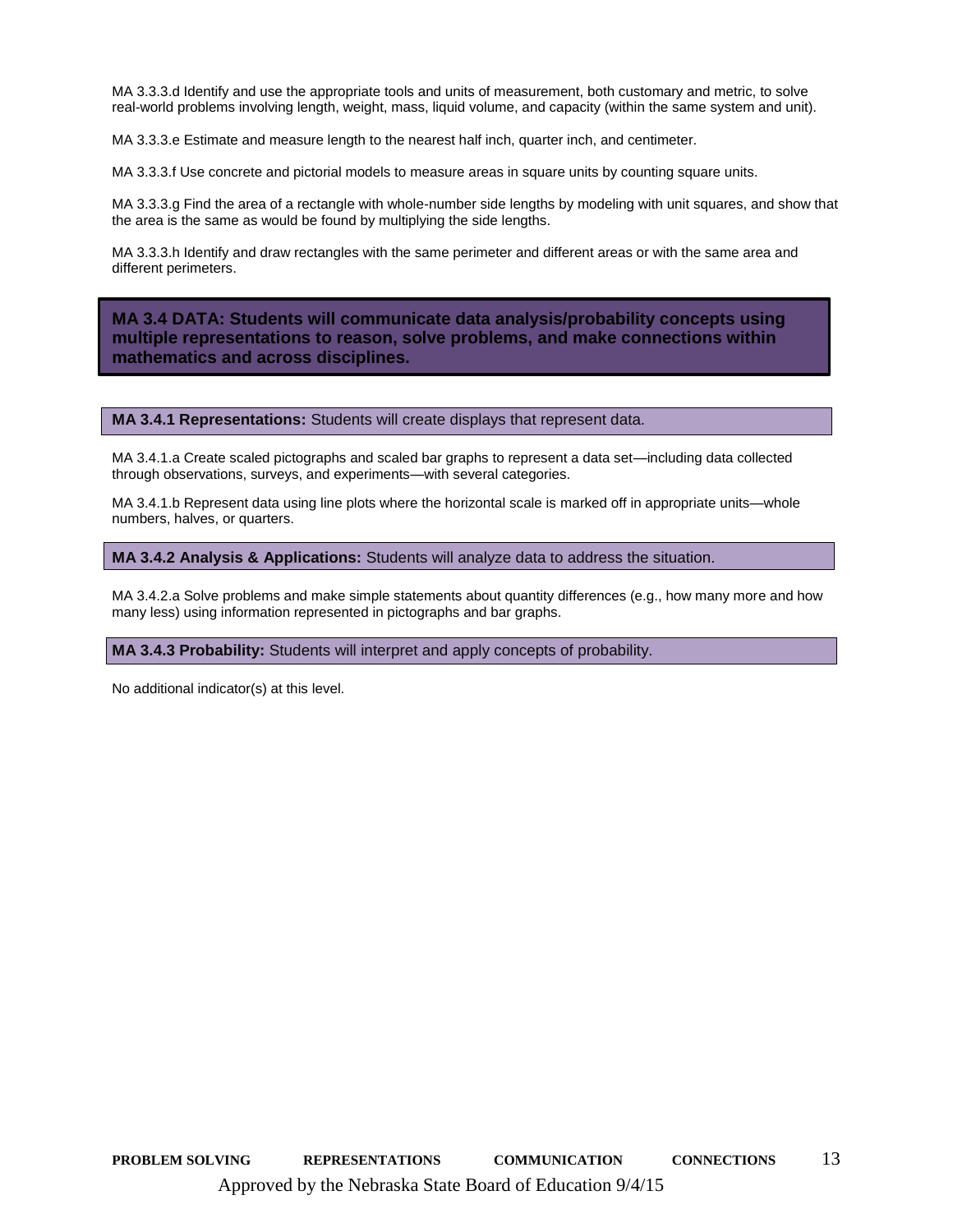**MA 4.1 NUMBER: Students will communicate number sense concepts using multiple representations to reason, solve problems, and make connections within mathematics and across disciplines.**

**MA.4.1.1 Numeric Relationships:** Students will demonstrate, represent, and show relationships among fractions and decimals within the base-ten number system.

MA 4.1.1.a Read, write, and demonstrate multiple equivalent representations for whole numbers up to one million and decimals to the hundredths, using objects, visual representations, standard form, word form, and expanded notation.

MA 4.1.1.b Recognize a digit in one place represents ten times what it represents in the place to its right and 1/10 what it represents in the place to its left.

MA 4.1.1.c Classify a number up to 100 as prime or composite.

MA 4.1.1.d Determine whether a given whole number up to 100 is a multiple of a given one-digit number.

MA 4.1.1.e Determine factors of any whole number up to 100.

MA 4.1.1.f Compare whole numbers up to one million and decimals through the hundredths place using  $>$ ,  $\lt$ , and  $=$ symbols, and visual representations.

MA 4.1.1.g Round a multi-digit whole number to any given place.

MA 4.1.1.h Use decimal notation for fractions with denominators of 10 or 100.

MA 4.1.1.i Generate and explain equivalent fractions by multiplying by an equivalent fraction of 1.

MA 4.1.1.j Explain how to change a mixed number to a fraction and how to change a fraction to a mixed number.

MA 4.1.1.k Compare and order fractions having unlike numerators and unlike denominators using visual representations (number line), comparison symbols and verbal reasoning (e.g., using benchmarks or common numerators or common denominators).

MA 4.1.1.l Decompose a fraction into a sum of fractions with the same denominator in more than one way and record each decomposition with an equation and a visual representation.

**MA 4.1.2 Operations:** Students will demonstrate the meaning of addition and subtraction of whole numbers and fractions and compute accurately.

MA 4.1.2.a Add and subtract multi-digit numbers using the standard algorithm.

MA 4.1.2.b Multiply a four-digit whole number by a one-digit whole number.

MA 4.1.2.c Multiply a two-digit whole number by a two-digit whole number using the standard algorithm.

MA 4.1.2.d Divide up to a four-digit whole number by a one-digit divisor with and without a remainder.

MA 4.1.2.e Use drawings, words, and symbols to explain the meaning of addition and subtraction of fractions with like denominators.

MA 4.1.2.f Add and subtract fractions and mixed numbers with like denominators.

MA 4.1.2.g Multiply a fraction by a whole number.

MA 4.1.2.h Determine the reasonableness of whole number products and quotients in real-world problems using estimation, compatible numbers, mental computations, or other strategies.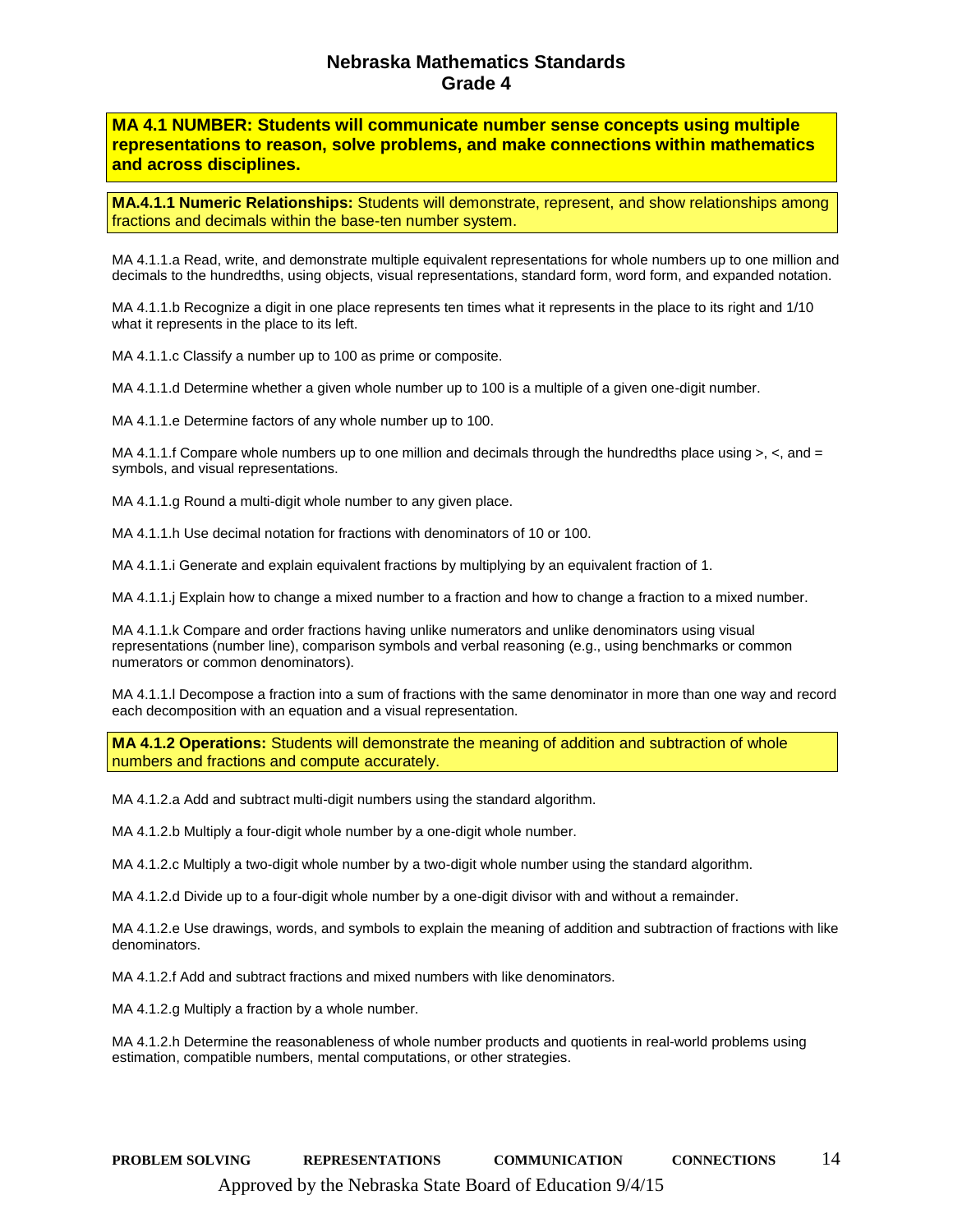**MA 4.2 ALGEBRA: Students will communicate algebraic concepts using multiple representations to reason, solve problems, and make connections within mathematics and across disciplines.**

**MA 4.2.1 Algebraic Relationships:** Students will demonstrate, represent, and show relationships with expressions and equations.

MA 4.2.1.a Create a simple algebraic expression or equation using a variable for an unknown number to represent a math process (e.g.,  $3 + n = 15$ ,  $81 \div n = 9$ ).

MA 4.2.1.b Generate and analyze a number or shape pattern to follow a given rule, such as  $y = 3x + 5$  is a rule to describe a relationship between two variables and can be used to find a second number when a first number is given.

**MA 4.2.2 Algebraic Processes:** Students will apply the operational properties when evaluating expressions and solving equations.

MA 4.2.2.a Solve one- and two-step problems which use any or all of the four basic operations and include the use of a letter to represent the unknown quantity.

**MA 4.2.3 Applications**: Students will solve real-world problems involving equations with fractions.

MA 4.2.3.a Solve real-world problems involving multi-step equations comprised of whole numbers using the four operations, including interpreting remainders.

MA 4.2.3.b Solve real-world problems involving addition and subtraction of fractions and mixed numbers with like denominators.

**MA 4.3 GEOMETRY: Students will communicate geometric concepts and measurement concepts using multiple representations to reason, solve problems, and make connections within mathematics and across disciplines.**

**MA 4.3.1 Characteristics:** Students will identify and describe geometric characteristics and create twoand three-dimensional shapes.

MA 4.3.1.a Recognize angles as geometric shapes that are formed where two rays share a common endpoint.

MA 4.3.1.b Classify an angle as acute, obtuse, or right.

MA 4.3.1.c Identify and draw points, lines, line segments, rays, angles, parallel lines, perpendicular lines, and intersecting lines, and recognize them in two-dimensional figures.

MA 4.3.1.d Classify two-dimensional shapes based on the presence or absence of parallel and perpendicular lines, or the presence or absence of specific angles.

MA 4.3.1.e Identify right triangles.

MA 4.3.1.f Measure angles in whole number degrees using a protractor.

MA 4.3.1.g Sketch angles of a specified measure.

MA 4.3.1.h Recognize and draw lines of symmetry in two-dimensional shapes.

**MA 4.3.2 Coordinate Geometry:** Students will determine location, orientation, and relationships on the coordinate plane.

No additional indicator(s) at this level. Mastery is expected at previous grade levels.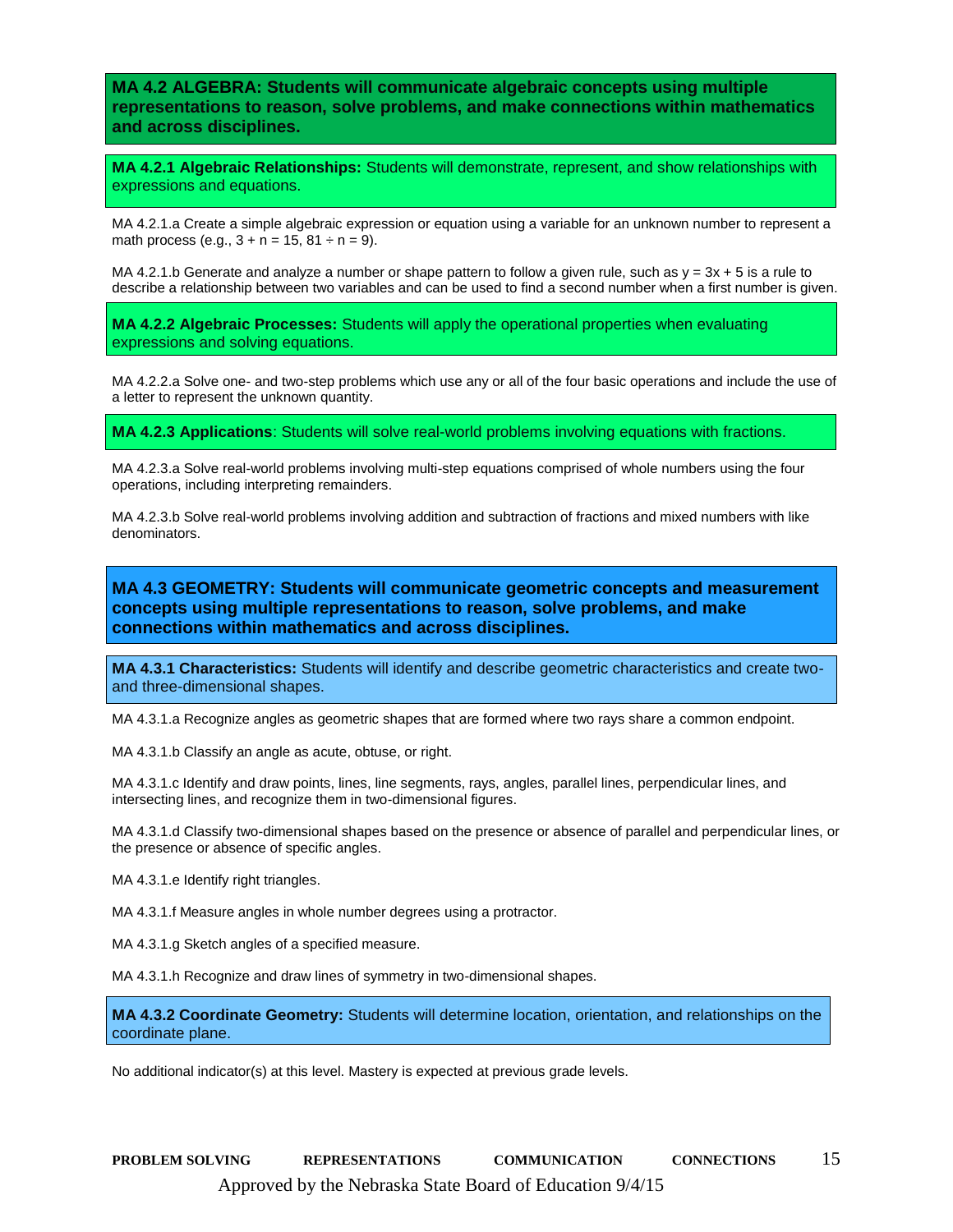#### **MA 4.3.3 Measurement:** Students will perform and compare measurements and apply formulas.

MA 4.3.3.a Apply perimeter and area formulas for rectangles.

MA 4.3.3.b Identify and use the appropriate tools, operations, and units of measurement, both customary and metric, to solve real-world problems involving time, length, weight, mass, capacity, and volume.

MA 4.3.3.c Generate simple conversions from a larger unit to a smaller unit within the customary and metric systems of measurement.

**MA 4.4 DATA: Students will communicate data analysis/probability concepts using multiple representations to reason, solve problems, and make connections within mathematics and across disciplines.**

**MA 4.4.1 Representations:** Students will create displays that represent data.

MA 4.4.1.a Represent data using line plots where the horizontal scale is marked off in appropriate units (e.g., whole numbers, halves, quarters, or eighths).

**MA 4.4.2 Analysis & Applications:** Students will analyze data to address the situation.

MA 4.4.2.a Solve problems involving addition or subtraction of fractions using information presented in line plots.

**MA 4.4.3 Probability:** Students will interpret and apply concepts of probability.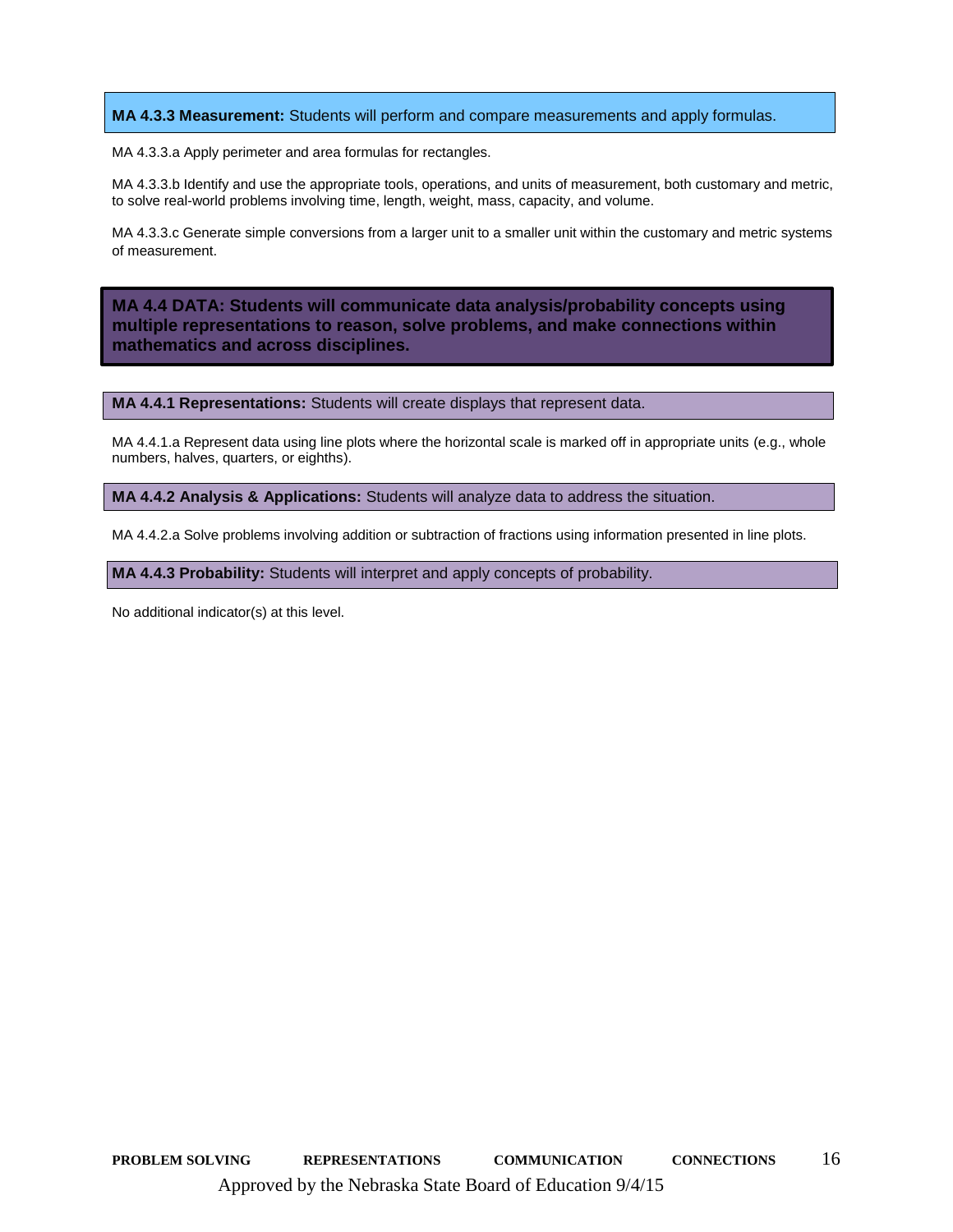**MA 5.1 NUMBER: Students will communicate number sense concepts using multiple representations to reason, solve problems, and make connections within mathematics and across disciplines.**

**MA.5.1.1 Numeric Relationships:** Students will demonstrate, represent, and show relationships among whole numbers, fractions, and decimals within the base-ten number system.

MA 5.1.1.a Determine multiple equivalent representations for whole numbers and decimals through the thousandths place using standard form, word form, and expanded notation.

MA 5.1.1.b Compare whole numbers, fractions, mixed numbers, and decimals through the thousandths place and represent comparisons using symbols <,>, or =.

MA 5.1.1.c Round whole numbers and decimals to any given place.

MA 5.1.1.d Recognize and generate equivalent forms of commonly used fractions, decimals, and percents (e.g., halves, thirds, fourths, fifths, and tenths).

MA 5.1.1.e Write powers of 10 with exponents.

**MA 5.1.2 Operations:** Students will demonstrate the meaning of operations and compute accurately with whole numbers, fractions, and decimals.

MA 5.1.2.a Multiply multi-digit whole numbers using the standard algorithm.

MA 5.1.2.b Divide four-digit whole numbers by a two-digit divisor, with and without remainders using the standard algorithm.

MA 5.1.2.c Multiply a whole number by a fraction or a fraction by a fraction using models and visual representations.

MA 5.1.2.d Divide a unit fraction by a whole number and a whole number by a unit fraction.

MA 5.1.2.e Explain division of a whole number by a fraction using models and visual representations.

MA 5.1.2.f Interpret a fraction as division of the numerator by the denominator.

MA 5.1.2.g Add, subtract, multiply, and divide decimals to the hundredths using concrete models or drawings and strategies based on place value, properties of operations (i.e. Commutative, Associative, Distributive, Identity, Zero), and/or relationships between operations.

MA 5.1.2.h Add and subtract fractions and mixed numbers with unlike denominators.

MA 5.1.2.i Determine the reasonableness of computations involving whole numbers, fractions, and decimals.

MA 5.1.2.j Multiply and divide by powers of 10.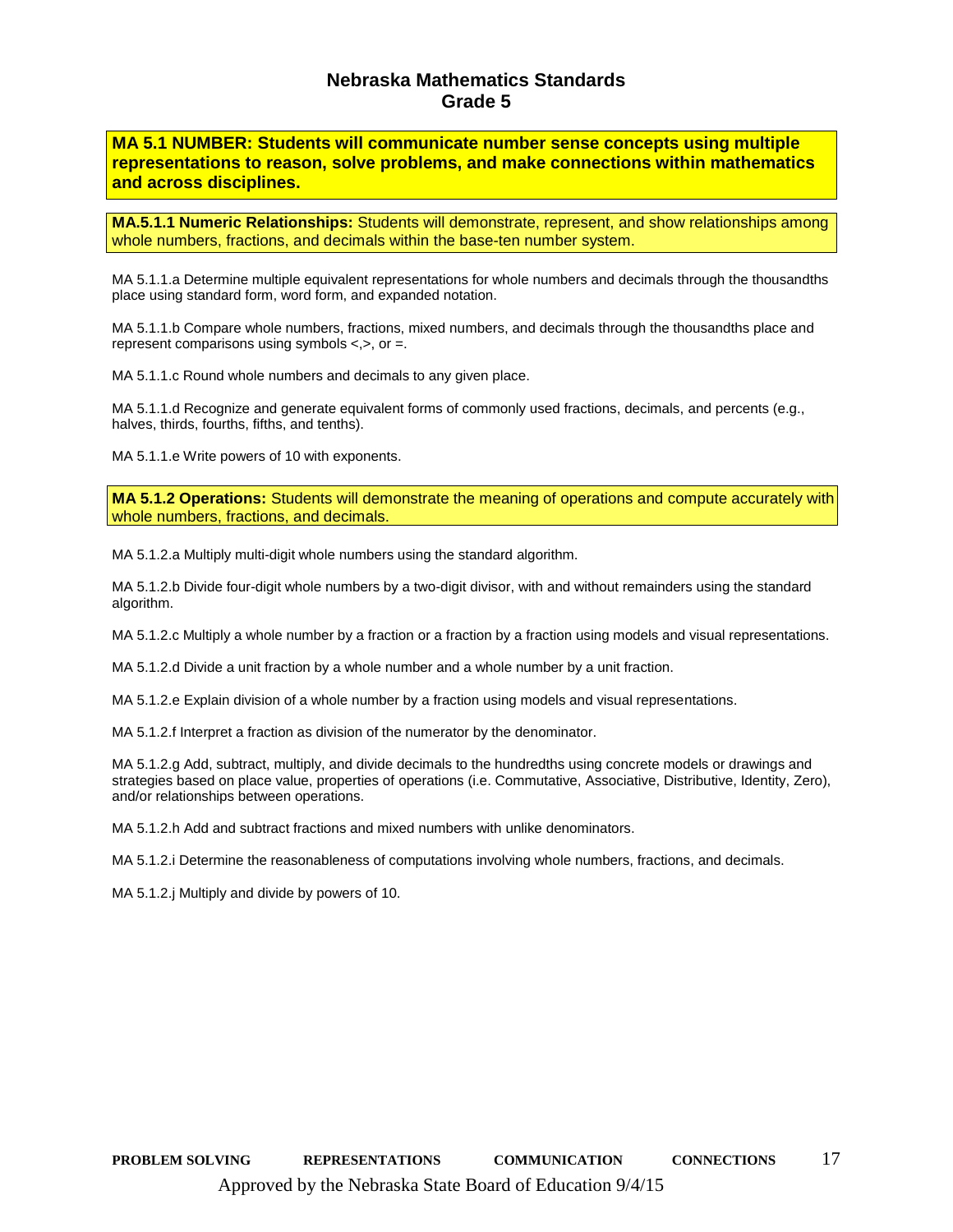**MA 5.2 ALGEBRA: Students will communicate algebraic concepts using multiple representations to reason, solve problems, and make connections within mathematics and across disciplines.**

**MA 5.2.1 Algebraic Relationships:** Students will demonstrate, represent, and show relationships with expressions and equations.

MA 5.2.1.a Form ordered pairs from a rule such as y=2x, and graph the ordered pairs on a coordinate plane.

**MA 5.2.2 Algebraic Processes:** Students will apply the operational properties when evaluating expressions and solving equations.

MA 5.2.2.a Interpret and evaluate numerical or algebraic expressions using order of operations (excluding exponents).

**MA 5.2.3 Applications**: Students will solve real-world problems involving equations with fractions and mixed numbers.

MA 5.2.3.a Solve real-world problems involving addition and subtraction of fractions and mixed numbers with like and unlike denominators.

**MA 5.3 GEOMETRY: Students will communicate geometric concepts and measurement concepts using multiple representations to reason, solve problems, and make connections within mathematics and across disciplines.**

**MA 5.3.1 Characteristics:** Students will identify and describe geometric characteristics and create twoand three-dimensional shapes.

MA 5.3.1.a Identify three-dimensional figures including cubes, cones, pyramids, prisms, spheres, and cylinders.

MA 5.3.1.b Identify faces, edges, and vertices of rectangular prisms.

MA 5.3.1.c Justify the classification of two-dimensional figures based on their properties.

**MA 5.3.2 Coordinate Geometry:** Students will determine location, orientation, and relationships on the coordinate plane.

MA 5.3.2.a Identify the origin, x axis, and y axis of the coordinate plane.

MA 5.3.2.b Graph and name points in the first quadrant of the coordinate plane using ordered pairs of whole numbers.

**MA 5.3.3 Measurement:** Students will perform and compare measurements and apply formulas.

MA 5.3.3.a Recognize that solid figures have volume that is measured in cubic units.

MA 5.3.3.b Use concrete models to measure the volume of rectangular prisms in cubic units by counting cubic units.

MA 5.3.3.c Generate conversions within the customary and metric systems of measurement.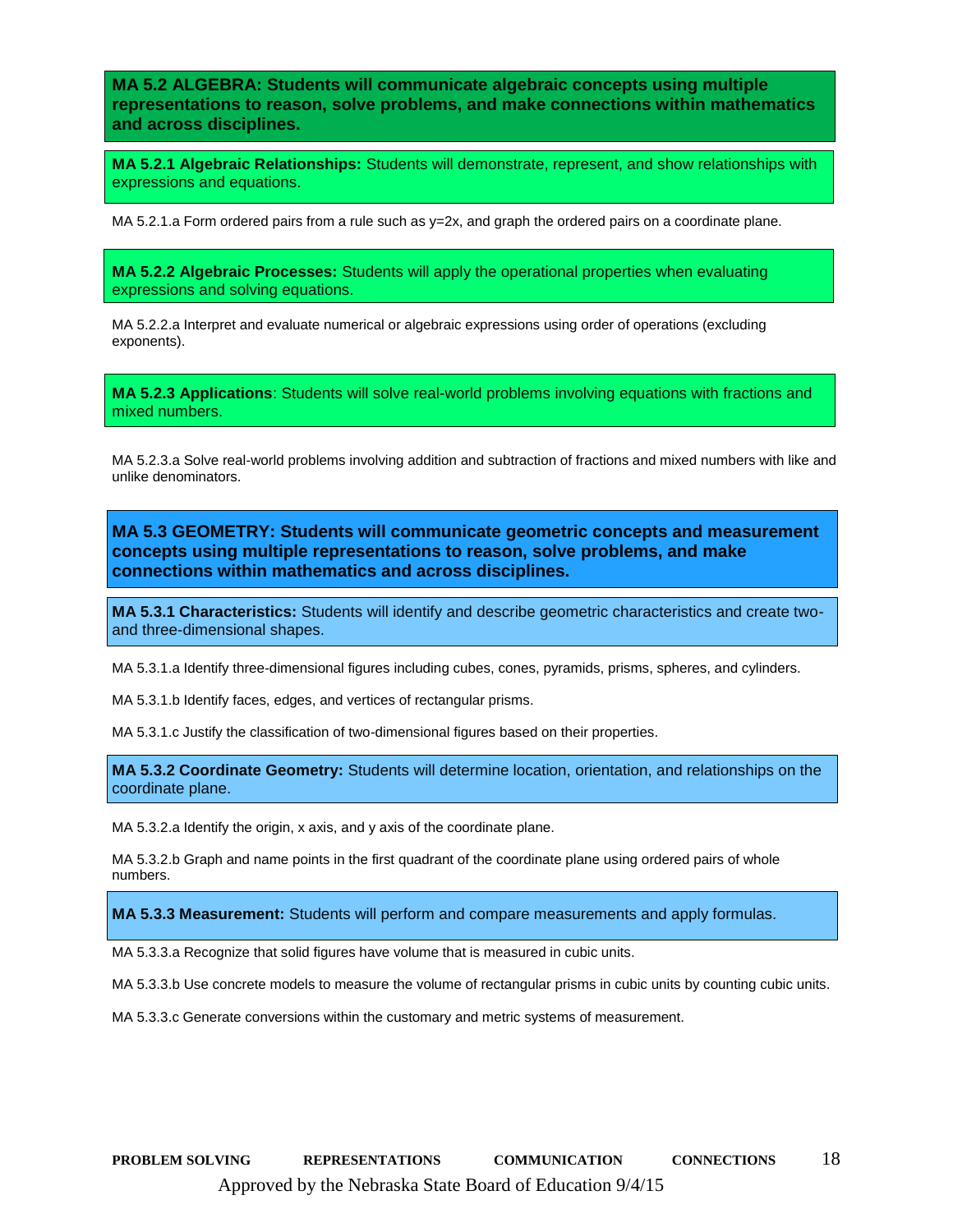**MA 5.4 DATA: Students will communicate data analysis/probability concepts using multiple representations to reason, solve problems, and make connections within mathematics and across disciplines.**

**MA 5.4.1 Representations:** Students will create displays that represent data.

No additional indicator(s) at this level. Mastery is expected at previous grade levels.

**MA 5.4.2 Analysis & Applications:** Students will analyze data to address the situation.

MA 5.4.2.a Use observations, surveys, and experiments to collect, represent, and interpret the data using tables (e.g., frequency charts) and bar graphs.

MA 5.4.2.b Formulate questions that can be addressed with data and make predictions about the data.

**MA 5.4.3 Probability:** Students will interpret and apply concepts of probability.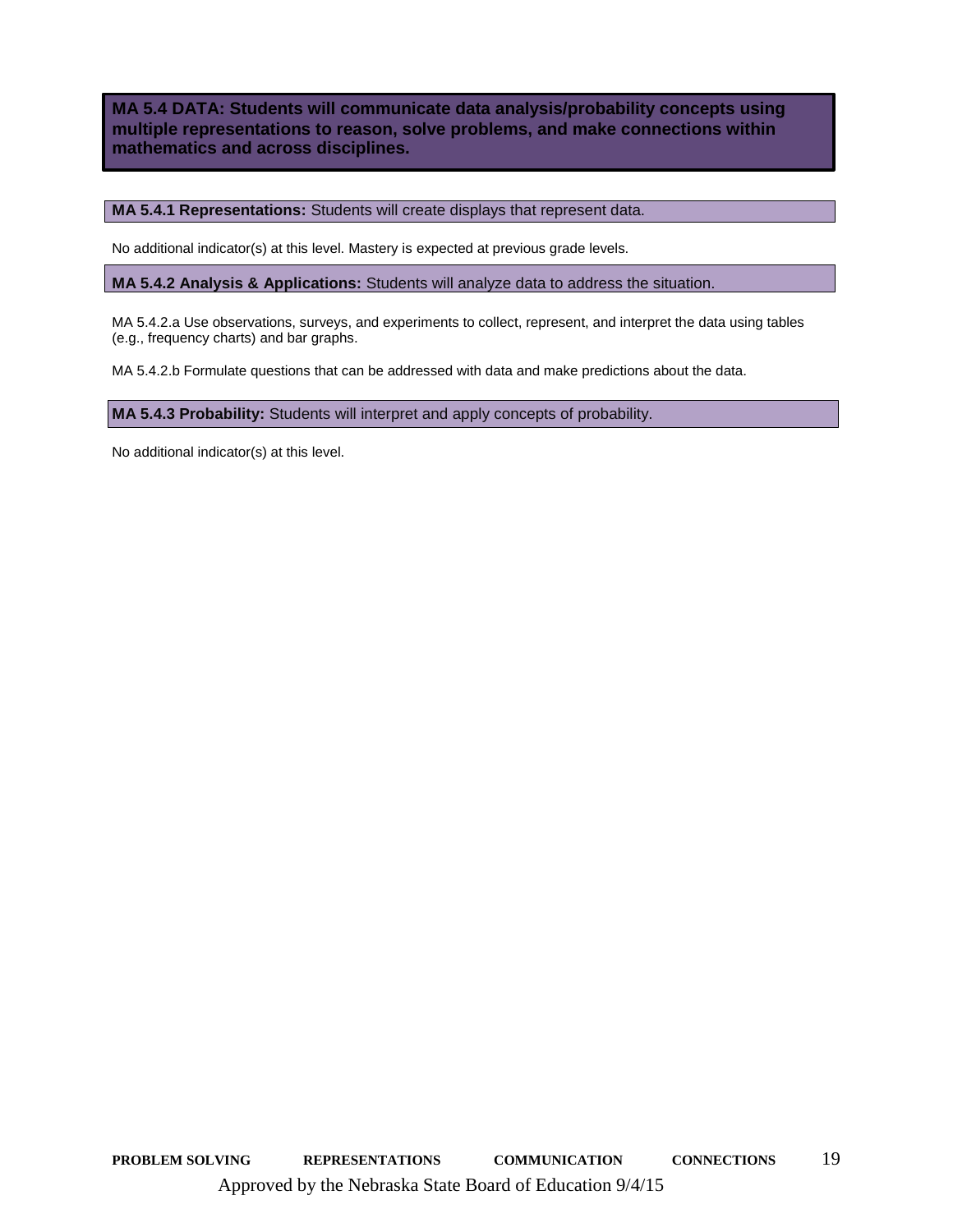**MA 6.1 NUMBER: Students will communicate number sense concepts using multiple representations to reason, solve problems, and make connections within mathematics and across disciplines.**

**MA.6.1.1 Numeric Relationships:** Students will demonstrate, represent, and show relationships among fractions, decimals, percents, and integers within the base-ten number system.

MA 6.1.1.a Determine common factors and common multiples using prime factorization of numbers with and without exponents.

MA 6.1.1.b Represent non-negative whole numbers using exponential notation.

MA 6.1.1.c Compare and order rational numbers both on the number line and not on the number line.

MA 6.1.1.d Convert among fractions, decimals, and percents using multiple representations.

MA 6.1.1.e Determine ratios from drawings, words, and manipulatives.

MA 6.1.1.f Explain and determine unit rates.

MA 6.1.1.g Model integers using drawings, words, manipulatives, number lines, and symbols.

MA 6.1.1.h Compare and order integers and absolute value both on the number line and not on the number line.

MA 6.1.1.i Determine absolute value of rational numbers.

**MA 6.1.2 Operations:** Students will compute with fractions and decimals accurately.

MA 6.1.2.a Multiply and divide non-negative fractions and mixed numbers.

MA 6.1.2.b Evaluate expressions with positive exponents.

MA 6.1.2.c Divide multi-digit whole numbers using the standard algorithm.

MA 6.1.2.d Add, subtract, multiply, and divide decimals using the standard algorithms.

MA 6.1.2.e Estimate and check reasonableness of answers using appropriate strategies and tools.

**MA 6.2 ALGEBRA: Students will communicate algebraic concepts using multiple representations to reason, solve problems, and make connections within mathematics and across disciplines.**

**MA 6.2.1 Algebraic Relationships:** Students will demonstrate, represent, and show relationships with expressions, equations, and inequalities.

MA 6.2.1.a Create algebraic expressions (e.g., one operation, one variable as well as multiple operations, one variable) from word phrases.

MA 6.2.1.b Recognize and generate equivalent algebraic expressions involving distributive property and combining like terms.

MA 6.2.1.c Represent and analyze the relationship between two variables using graphs, tables, and one-step equations.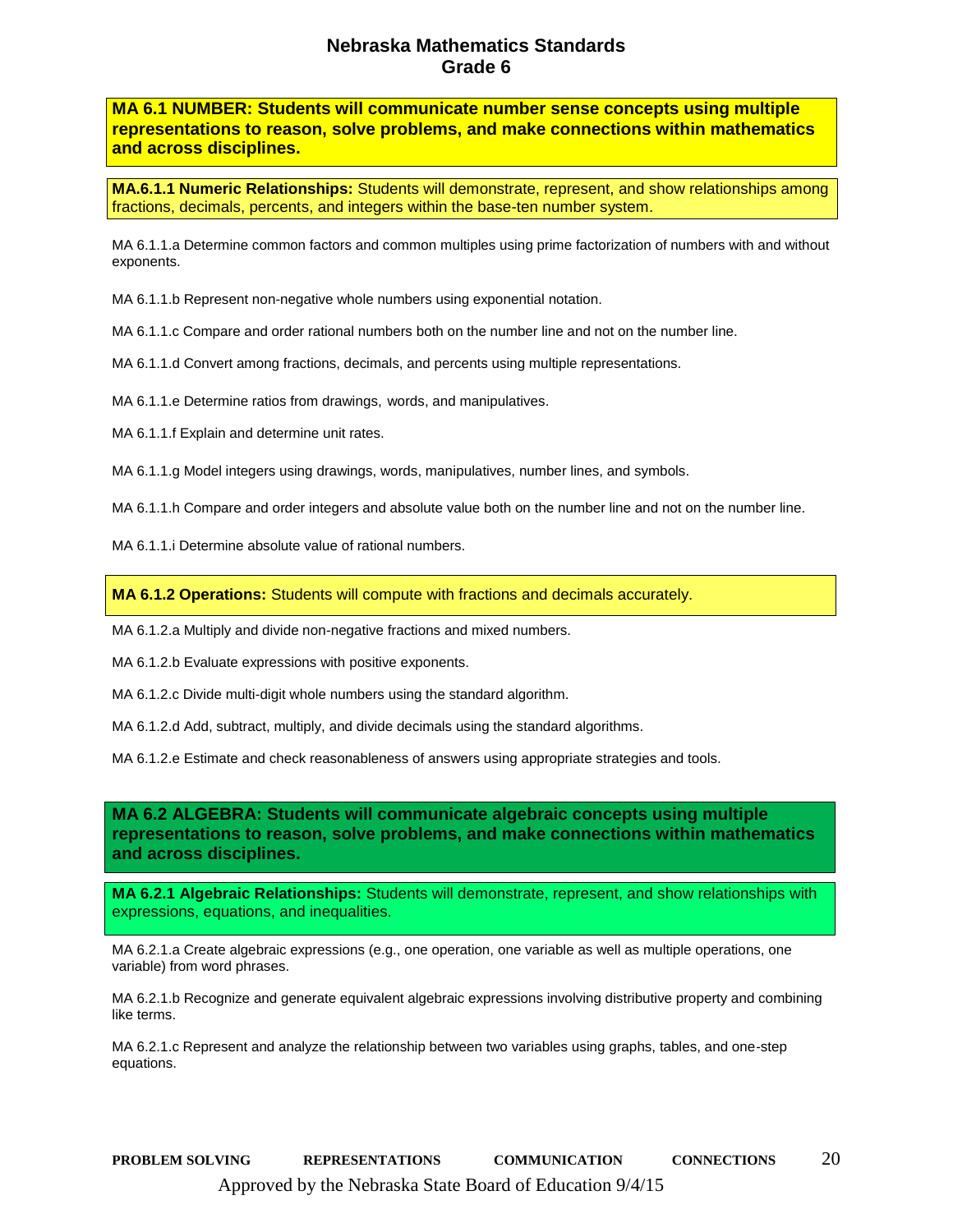**MA 6.2.2 Algebraic Processes:** Students will apply the operational properties when evaluating expressions and solving expressions, equations, and inequalities.

MA 6.2.2.a Simplify expressions using the distributive property and combining like terms.

MA 6.2.2.b Use substitution to determine if a given value for a variable makes an equation or inequality true.

MA 6.2.2.c Evaluate numerical expressions, including absolute value and exponents, with respect to order of operations.

MA 6.2.2.d Given the value of the variable, evaluate algebraic expressions (which may include absolute value) with respect to order of operations (non-negative rational numbers).

MA 6.2.2.e Solve one-step equations with non-negative rational numbers using addition, subtraction, multiplication and division.

MA 6.2.2.f Use equivalent ratios relating quantities with whole numbers to create a table. Find missing values in the table.

MA 6.2.2.g Represent inequalities on a number line (e.g., graph  $x > 3$ ).

**MA 6.2.3 Applications**: Students will solve real-world problems involving ratios, unit rates, and percents.

MA 6.2.3.a Write equations (e.g., one operation, one variable) to represent real-world problems involving nonnegative rational numbers.

MA 6.2.3.b Solve real-world problems involving non-negative rational numbers.

MA 6.2.3.c Solve real-world problems involving percents of numbers.

MA 6.2.3.d Solve real-world problems using ratios and unit rates.

#### **MA 6.3 GEOMETRY: Students will communicate geometric concepts and measurement concepts using multiple representations to reason, solve problems, and make connections within mathematics and across disciplines.**

**MA 6.3.1 Characteristics:** Students will identify and describe geometric characteristics and create twoand three-dimensional shapes.

MA 6.3.1.a Identify and create nets to represent two-dimensional drawings of prisms, pyramids, cylinders, and cones.

**MA 6.3.2 Coordinate Geometry:** Students will determine location, orientation, and relationships on the coordinate plane.

MA 6.3.2.a Identify the ordered pair of a given point in the coordinate plane.

MA 6.3.2.b Plot the location of an ordered pair in the coordinate plane.

MA 6.3.2.c Identify the quadrant of a given point in the coordinate plane.

MA 6.3.2.d Draw polygons in the coordinate plane given coordinates for the vertices.

MA 6.3.2.e Calculate vertical and horizontal distances in the coordinate plane to find perimeter and area.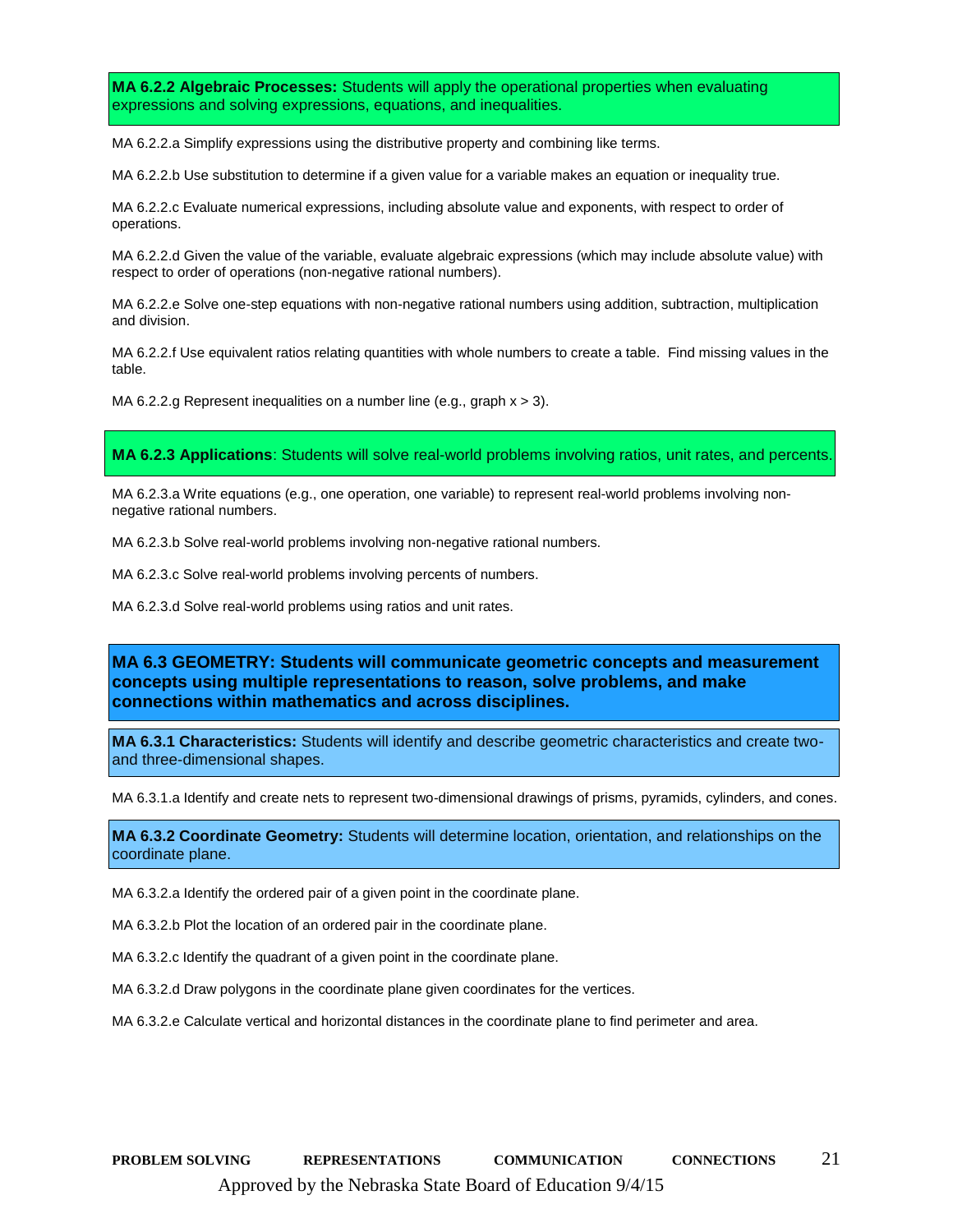#### **MA 6.3.3 Measurement:** Students will perform and compare measurements and apply formulas.

MA 6.3.3.a Determine the area of quadrilaterals, including parallelograms, trapezoids, and triangles by composition and decomposition of polygons as well as application of formulas.

MA 6.3.3.b Determine the surface area of rectangular prisms and triangular prisms using nets.

MA 6.3.3.c Apply volume formulas for rectangular prisms.

**MA 6.4 DATA: Students will communicate data analysis/probability concepts using multiple representations to reason, solve problems, and make connections within mathematics and across disciplines.**

#### **MA 6.4.1 Representations:** Students will create displays that represent data.

MA 6.4.1.a Represent data using line plots, dot plots, box plots, and histograms.

**MA 6.4.2 Analysis & Applications:** Students will analyze data to address the situation.

MA 6.4.2.a Solve problems using information presented in line plots, dot plots, box plots, and histograms.

MA 6.4.2.b Compare and interpret data sets based upon their graphical representations (e.g., center, spread, and shape).

MA 6.4.2.c Find and interpret the mean, median, mode, and range for a set of data.

MA 6.4.2.d Compare the mean, median, mode, and range from two sets of data.

**MA 6.4.3 Probability:** Students will interpret and apply concepts of probability.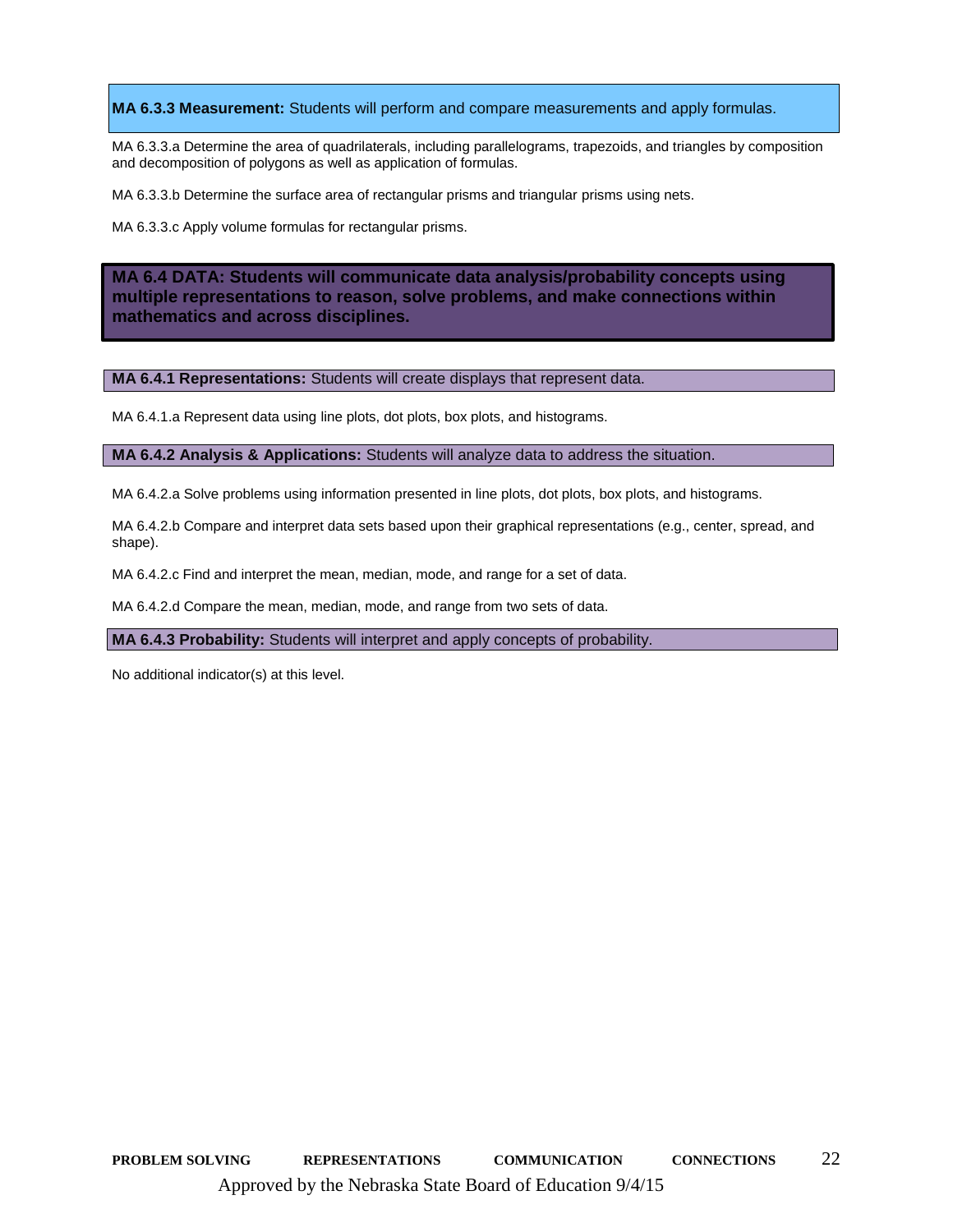**MA 7.1 NUMBER: Students will communicate number sense concepts using multiple representations to reason, solve problems, and make connections within mathematics and across disciplines.**

**MA.7.1.1 Numeric Relationships:** Students will demonstrate, represent, and show relationships among rational numbers within the base-ten number system.

No additional indicator(s) at this level. Mastery is expected at previous grade levels.

**MA 7.1.2 Operations:** Students will compute with rational numbers accurately.

MA 7.1.2.a Solve problems using proportions and ratios (e.g., cross products, percents, tables, equations, and graphs).

MA 7.1.2.b Add, subtract, multiply, and divide rational numbers (e.g., positive and negative fractions, decimals, and integers).

MA 7.1.2.c Apply properties of operations as strategies for problem solving with rational numbers.

MA 7.1.2.d Use multiple strategies to add, subtract, multiply, and divide integers.

MA 7.1.2.e Estimate and check reasonableness of answers using appropriate strategies and tools.

**MA 7.2 ALGEBRA: Students will communicate algebraic concepts using multiple representations to reason, solve problems, and make connections within mathematics and across disciplines.**

**MA 7.2.1 Algebraic Relationships:** Students will demonstrate, represent, and show relationships with expressions, equations, and inequalities.

MA 7.2.1.a Describe and create an inequality from words and pictures (e.g., one-step, one-variable).

MA 7.2.1.b Represent real-world situations with proportions.

**MA 7.2.2 Algebraic Processes:** Students will apply the operational properties when evaluating expressions, and solving equations and inequalities.

MA 7.2.2.a Solve equations using the distributive property and combining like terms.

MA 7.2.2.b Use factoring and properties of operations to create equivalent algebraic expressions (e.g.,  $2x + 6 = 2(x +$ 3)).

MA 7.2.2.c Given the value of the variable(s), evaluate algebraic expressions (including absolute value).

MA 7.2.2.d Solve two-step equations involving rational numbers which include the integers.

MA 7.2.2.e Solve one-step inequalities involving integers and rational numbers and represent solutions on a number line.

**MA 7.2.3 Applications**: Students will solve real-world problems involving expressions, equations, and inequalities.

MA 7.2.3.a Describe and write linear equations from words and tables.

MA 7.2.3.b Write a two-step equation to represent real-world problems involving rational numbers in any form.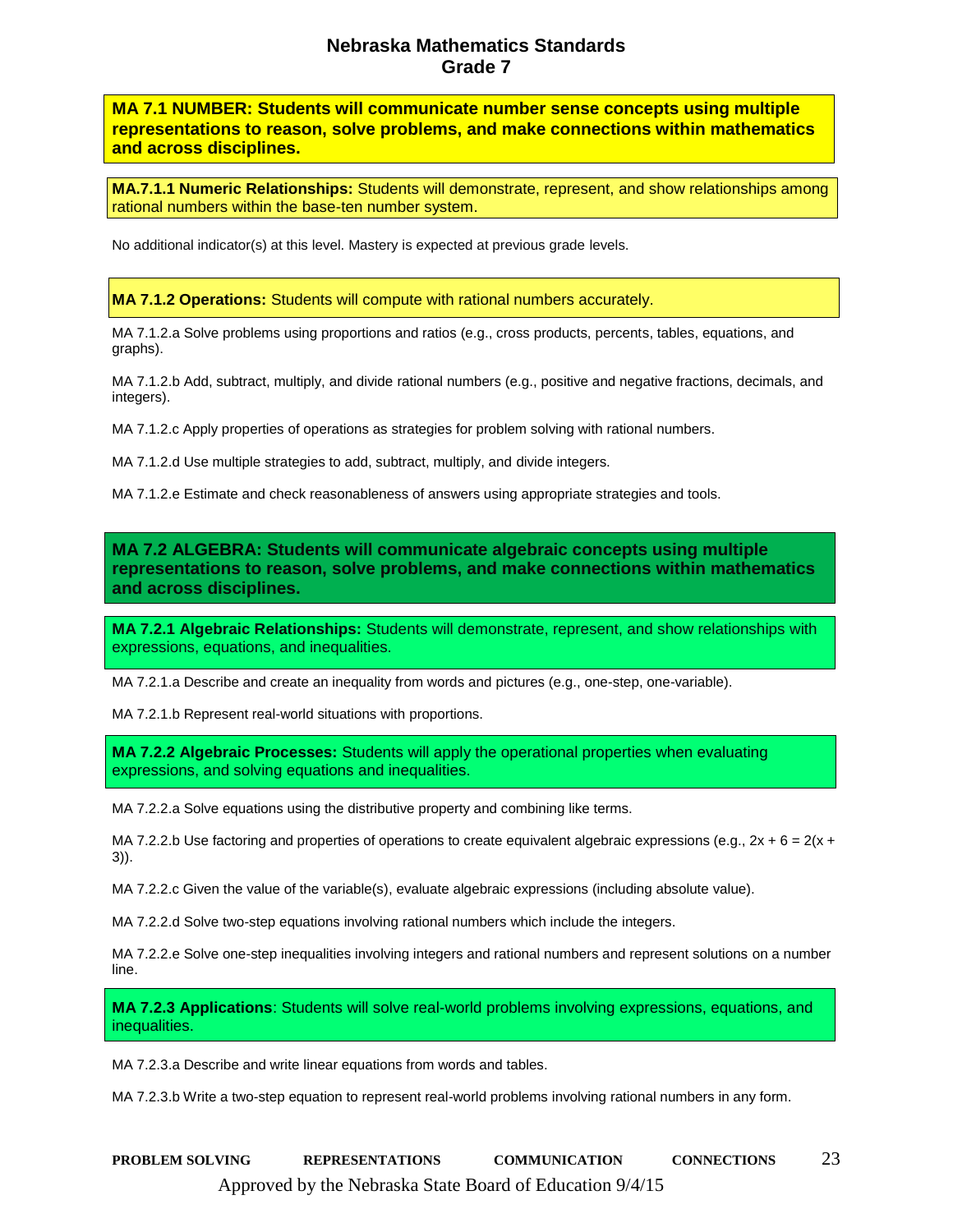MA 7.2.3.c Solve real-world problems with equations that involve rational numbers in any form.

MA 7.2.3.d Solve real-world problems with inequalities.

MA 7.2.3.e Use proportional relationships to solve real-world problems, including percent problems, (e.g., % increase, % decrease, mark-up, tip, simple interest).

MA 7.2.3.f Solve real-world problems involving scale drawings using a proportional relationship.

#### **MA 7.3 GEOMETRY: Students will communicate geometric concepts and measurement concepts using multiple representations to reason, solve problems, and make connections within mathematics and across disciplines.**

**MA 7.3.1 Characteristics:** Students will identify and describe geometric characteristics of twodimensional shapes.

MA 7.3.1.a Apply and use properties of adjacent, complementary, supplementary, and vertical angles to find missing angle measures.

MA 7.3.1.b Draw triangles (freehand, using a ruler and a protractor, and using technology) with given conditions of three measures of angles or sides, and notice when the conditions determine a unique triangle, more than one triangle, or no triangle.

**MA 7.3.2 Coordinate Geometry:** Students will determine location, orientation, and relationships on the coordinate plane.

No additional indicator(s) at this level. Mastery is expected at previous grade levels.

**MA 7.3.3 Measurement:** Students will perform and compare measurements and apply formulas.

MA 7.3.3.a Solve real-world problems involving perimeter and area of composite shapes made from triangles, quadrilaterals and polygons.

MA 7.3.3.b Solve real-world problems involving surface area and volume of composite shapes made from rectangular and triangular prisms.

MA 7.3.3.c Determine the area and circumference of circles both on and off the coordinate plane.

**MA 7.4 DATA: Students will communicate data analysis/probability concepts using multiple representations to reason, solve problems, and make connections within mathematics and across disciplines.**

#### **MA 7.4.1 Representations:** Students will create displays that represent data.

MA 7.4.1.a Represent data using circle graphs.

**MA 7.4.2 Analysis & Applications:** Students will analyze data to address the situation.

MA 7.4.2.a Solve problems using information presented in circle graphs.

MA 7.4.2.b Explain the difference between a population and a sample.

MA 7.4.2.c Generate conclusions about a population based upon a random sample.

MA 7.4.2.d Determine and critique biases in different data representations.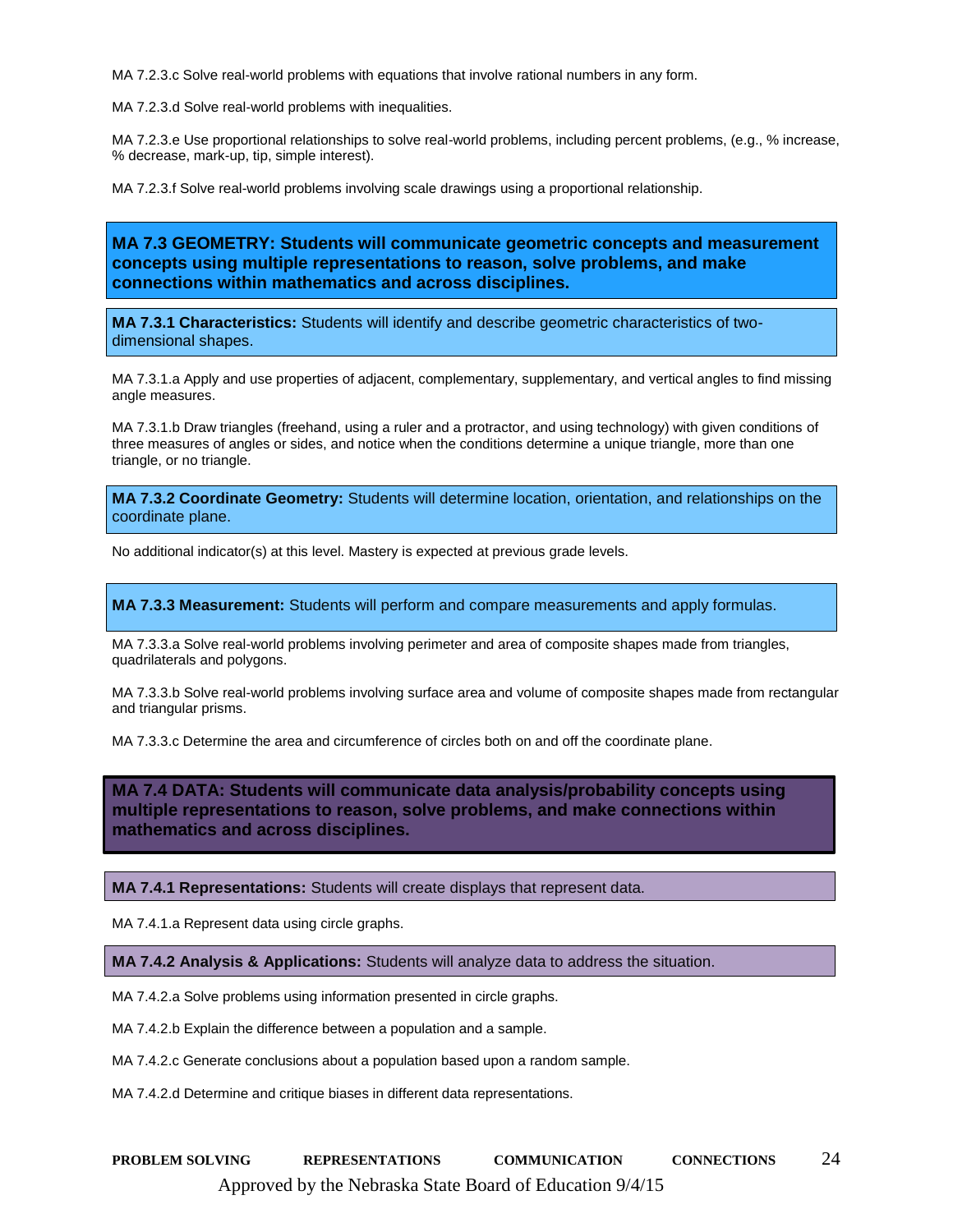#### **MA 7.4.3 Probability:** Students will interpret and apply concepts of probability.

MA 7.4.3.a Generate a list of possible outcomes for a simple event.

MA 7.4.3.b Describe the theoretical probability of an event using a fraction, percentage, and decimal.

MA 7.4.3.c Find theoretical probabilities for independent events.

MA 7.4.3.d Perform simple experiments and express the degree of likelihood (possible, impossible, certain, more likely, equally likely, or less likely); write as fractions and percentages.

MA 7.4.3.e Find experimental probability for independent events.

MA 7.4.3.f Compare and contrast theoretical and experimental probabilities.

MA 7.4.3.g Find the probability of dependent compound events.

MA 7.4.3.h Identify complementary events and calculate their probabilities.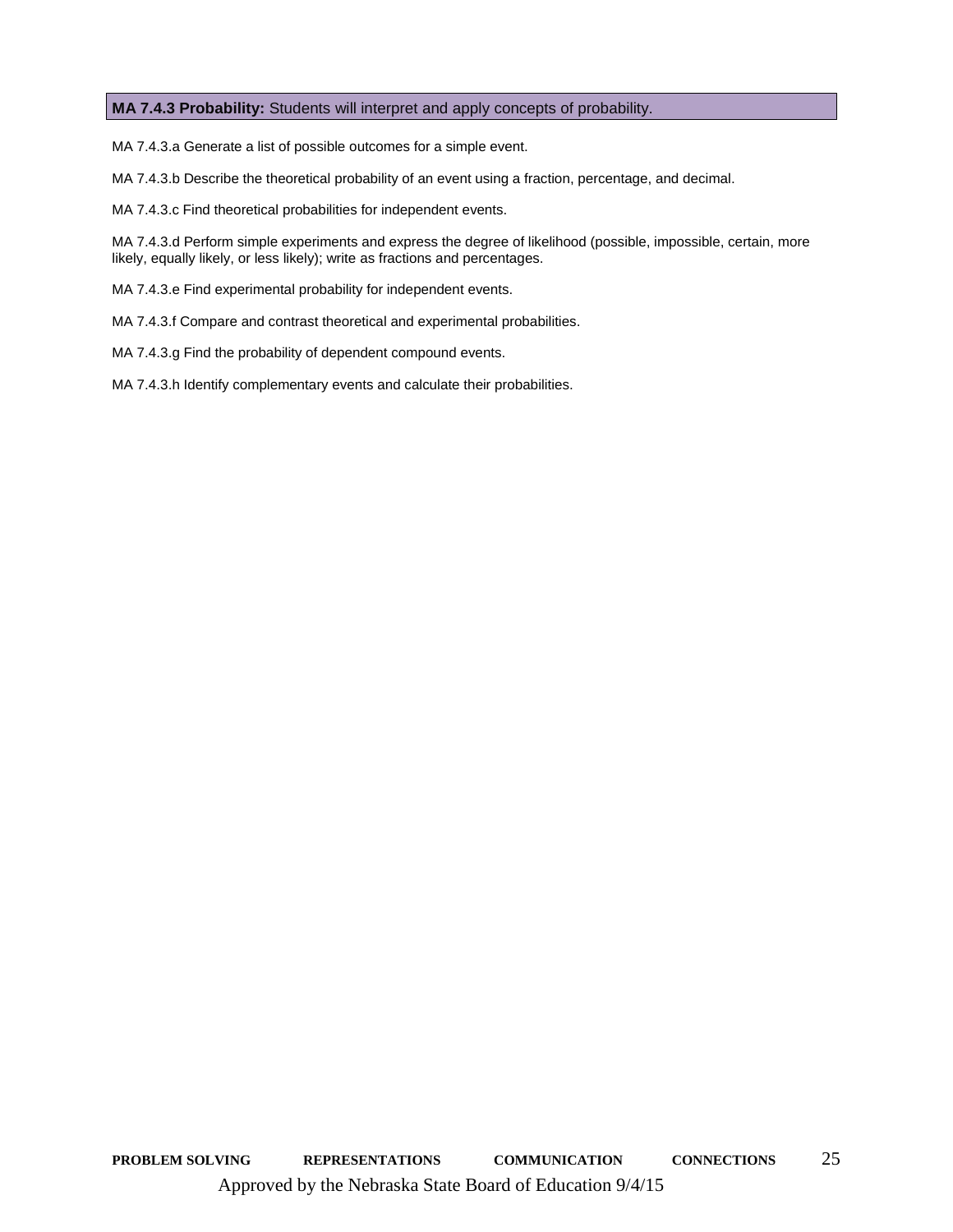**MA 8.1 NUMBER: Students will communicate number sense concepts using multiple representations to reason, solve problems, and make connections within mathematics and across disciplines.**

**MA.8.1.1 Numeric Relationships:** Students will demonstrate, represent, and show relationships among real numbers within the base-ten number system.

MA 8.1.1.a Determine subsets of numbers as natural, whole, integer, rational, irrational, or real, based on the definitions of these sets of numbers.

MA 8.1.1.b Represent numbers with positive and negative exponents and in scientific notation.

MA 8.1.1.c Describe the difference between a rational and irrational number.

MA 8.1.1.d Approximate, compare, and order real numbers (both rational and irrational) and order real numbers both off and on the number line.

**MA 8.1.2 Operations:** Students will compute with exponents and roots.

MA 8.1.2.a Evaluate the square roots of perfect squares less than or equal to 400 and cube roots of perfect cubes less than or equal to 125.

MA 8.1.2.b Simplify numerical expressions involving exponents and roots (e.g.,  $4^{(-2)}$  is the same as 1/16).

MA 8.1.2.c Simplify numerical expressions involving absolute value.

MA 8.1.2.d Multiply and divide numbers using scientific notation.

MA 8.1.2.e Estimate and check reasonableness of answers using appropriate strategies and tools.

**MA 8.2 ALGEBRA: Students will communicate algebraic concepts using multiple representations to reason, solve problems, and make connections within mathematics and across disciplines.**

**MA 8.2.1 Algebraic Relationships:** Students will demonstrate, represent, and show relationships with expressions, equations, and inequalities.

MA 8.2.1.a Create algebraic expressions, equations, and inequalities (e.g., two-step, one variable) from word phrases, tables, and pictures.

MA 8.2.1.b Determine and describe the rate of change for given situations through the use of tables and graphs.

MA 8.2.1.c Describe equations and linear graphs as having one solution, no solution, or infinitely many solutions.

MA 8.2.1.d Graph proportional relationships and interpret the slope.

**MA 8.2.2 Algebraic Processes:** Students will apply the operational properties when evaluating expressions and solving expressions, equations, and inequalities.

MA 8.2.2.a Solve multi-step equations involving rational numbers with the same variable appearing on both sides of the equal sign.

MA 8.2.2.b Solve two-step inequalities involving rational numbers and represent solutions on a number line.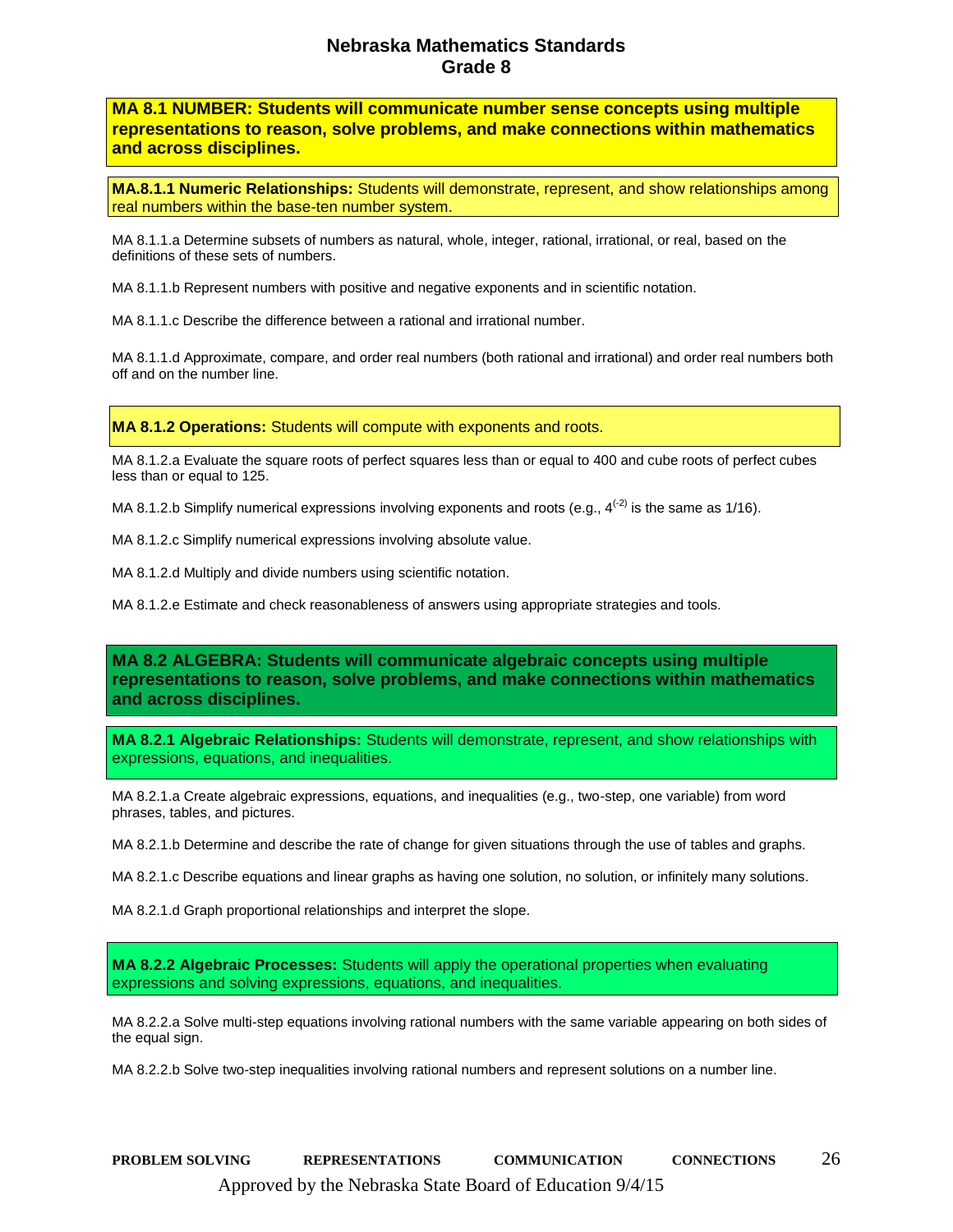**MA 8.2.3 Applications**: Students will solve real-world problems involving multi-step equations and multistep inequalities.

MA 8.2.3.a Describe and write equations from words, patterns, and tables.

MA 8.2.3.b Write a multi-step equation to represent real-world problems using rational numbers in any form.

MA 8.2.3.c Solve real-world multi-step problems involving rational numbers in any form.

**MA 8.3 GEOMETRY: Students will communicate geometric concepts and measurement concepts using multiple representations to reason, solve problems, and make connections within mathematics and across disciplines.**

**MA 8.3.1 Characteristics:** Students will identify and describe geometric characteristics of twodimensional shapes.

MA 8.3.1.a Determine and use the relationships of the interior angles of a triangle to solve for missing measures.

MA 8.3.1.b Identify and apply geometric properties of parallel lines cut by a transversal and the resulting corresponding, alternate interior, and alternate exterior angles to find missing measures.

**MA 8.3.2 Coordinate Geometry:** Students will determine location, orientation, and relationships on the coordinate plane.

MA 8.3.2.a Perform and describe positions and orientation of shapes under single transformations including rotations (in multiples of 90 degrees about the origin), translations, reflections, and dilations on and off the coordinate plane.

MA 8.3.2.b Find congruent two-dimensional figures and define congruence in terms of a series of transformations.

MA 8.3.2.c Find similar two-dimensional figures and define similarity in terms of a series of transformations.

**MA 8.3.3 Measurement:** Students will perform and compare measurements and apply formulas.

MA 8.3.3.a Explain a model of the Pythagorean Theorem.

MA 8.3.3.b Apply the Pythagorean Theorem to find side lengths of triangles and to solve real-world problems.

MA 8.3.3.c Find the distance between any two points on the coordinate plane using the Pythagorean Theorem.

MA 8.3.3.d Determine the volume of cones, cylinders, and spheres, and solve real-world problems using volumes.

**MA 8.4 DATA: Students will communicate data analysis/probability concepts using multiple representations to reason, solve problems, and make connections within mathematics and across disciplines.**

**MA 8.4.1 Representations:** Students will create displays that represent data.

MA 8.4.1.a Represent bivariate data (i.e. ordered pairs) using scatter plots.

**MA 8.4.2 Analysis & Applications:** Students will analyze data to address the situation.

MA 8.4.2.a Solve problems and make predictions using an approximate line of best fit.

**MA 8.4.3 Probability:** Students will interpret and apply concepts of probability.

No additional indicator(s) at this level. Mastery is expected at previous grade levels.

**PROBLEM SOLVING REPRESENTATIONS COMMUNICATION CONNECTIONS** 27 Approved by the Nebraska State Board of Education 9/4/15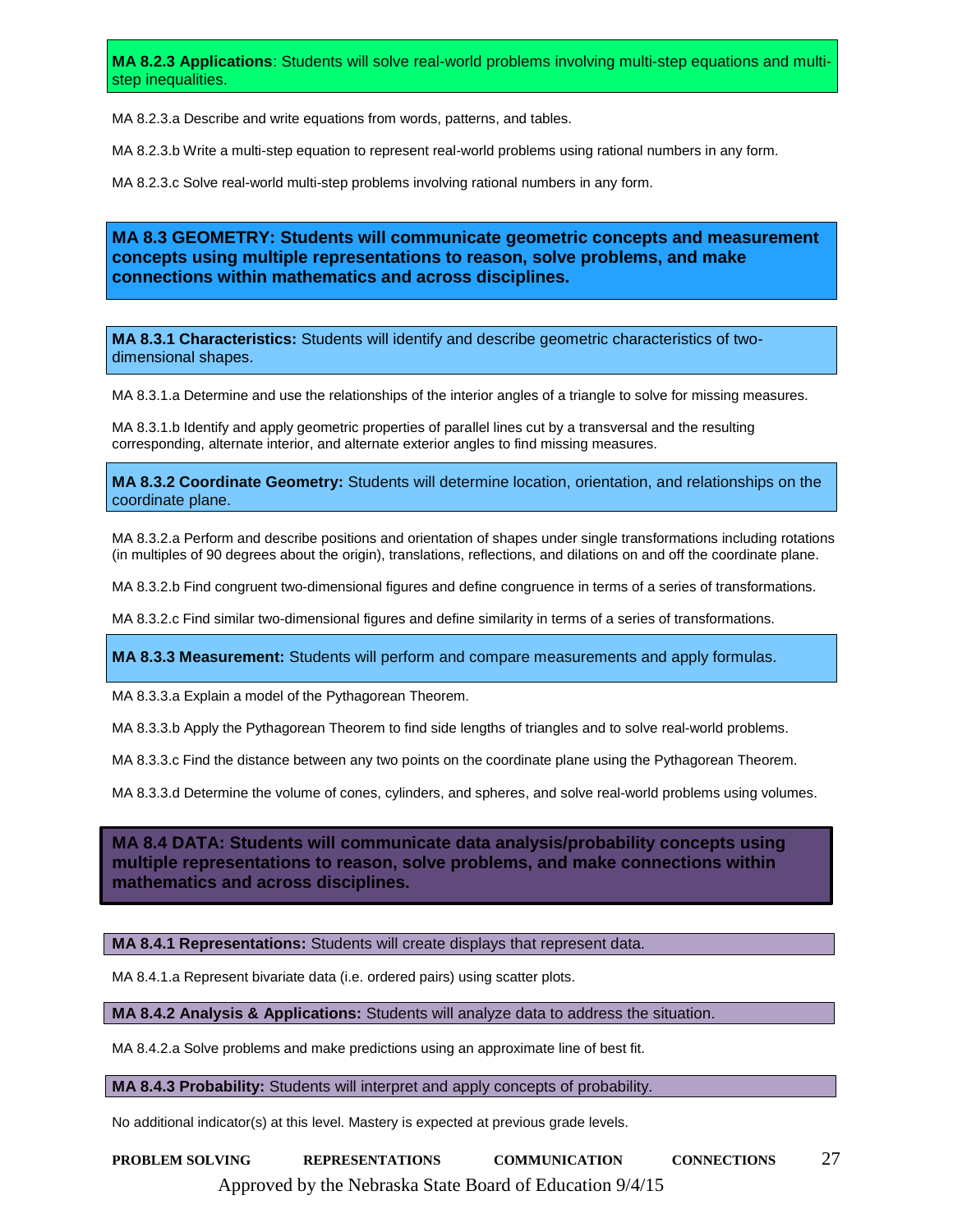**MA 11.1 NUMBER: Students will communicate number sense concepts using multiple representations to reason, solve problems, and make connections within mathematics and across disciplines.**

**MA.11.1.1 Numeric Relationships:** Students will demonstrate, represent, and show relationships among the subsets of real numbers and the complex number system.

MA 11.1.1.a Compare and contrast subsets of the complex number system, including imaginary, rational, irrational, integers, whole, and natural numbers.

MA 11.1.1.b Recognize that closure properties apply to the subsets of the complex number system, under the standard operations.

MA 11.1.1.c Use drawings, words, and symbols to explain the effects of operations such as multiplication and division on the magnitude of quantities in the real number system, including powers and roots (e.g., if you take the square root of a number, will the result always be smaller than the original number?).

**MA 11.1.2 Operations:** Students will compute with real and complex numbers.

MA 11.1.2.a Compute with subsets of the complex number system, including imaginary, rational, irrational, integers, whole, and natural numbers.

MA 11.1.2.b Simplify expressions with rational exponents.

MA 11.1.2.c Select, apply, and explain the method of computation when problem solving using real numbers (e.g., models, mental computation, paper-pencil, or technology).

MA 11.1.2.d Use estimation methods to check the reasonableness of real number computations and decide if the problem calls for an approximation (including appropriate rounding) or an exact number.

**MA 11.2 ALGEBRA: Students will communicate algebraic concepts using multiple representations to reason, solve problems, and make connections within mathematics and across disciplines.**

**MA 11.2.1 Algebraic Relationships:** Students will demonstrate, represent, and show relationships with functions.

MA 11.2.1.a Define a function and use function notation.

MA 11.2.1.b Analyze a relation to determine if it is a function given graphs, tables, or algebraic notation.

MA 11.2.1.c Classify a function given graphs, tables, or algebraic notation, as linear, quadratic, or neither.

MA 11.2.1.d Identify domain and range of functions represented in either algebraic or graphical form.

MA 11.2.1.e Analyze and graph linear functions and inequalities (point-slope form, slope-intercept form, standard form, intercepts, rate of change, parallel and perpendicular lines, vertical and horizontal lines, and inequalities).

MA 11.2.1.f Analyze and graph absolute value functions (finding the vertex, symmetry, transformations, determine intercepts, and minimums or maximums using the piecewise definition).

MA 11.2.1.g Analyze and graph quadratic functions (standard form, vertex form, finding zeros, symmetry, transformations, determine intercepts, and minimums or maximums).

MA 11.2.1.h Represent, interpret, and analyze inverses of functions algebraically and graphically.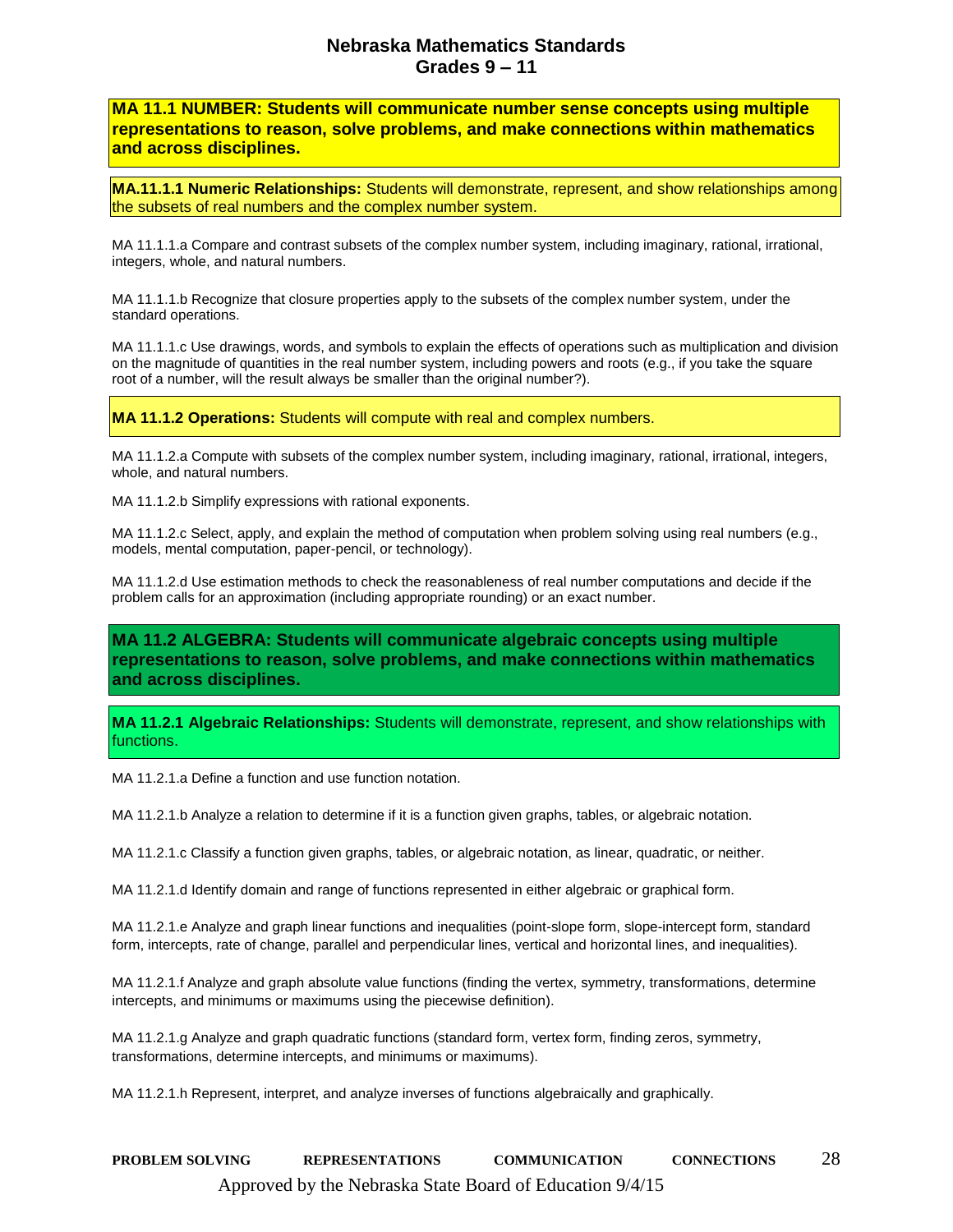**MA 11.2.2 Algebraic Processes:** Students will apply the operational properties when evaluating rational expressions, and solving linear and quadratic equations, and inequalities.

MA 11.2.2.a Convert equivalent rates (e.g., miles per hour to feet per second).

MA 11.2.2.b Identify and explain the properties used in solving equations and inequalities.

MA 11.2.2.c Simplify algebraic expressions involving integer and fractional exponents.

MA 11.2.2.d Perform operations on rational expressions (add, subtract, multiply, divide, and simplify).

MA 11.2.2.e Evaluate expressions at specified values of their variables (polynomial, rational, radical, and absolute value).

MA 11.2.2.f Solve an equation involving several variables for one variable in terms of the others.

MA 11.2.2.g Solve linear and absolute value equations and inequalities.

MA 11.2.2.h Analyze and solve systems of two linear equations and inequalities in two variables algebraically and graphically.

MA 11.2.2.i Perform operations (addition subtraction, multiplication, and division) on polynomials.

MA 11.2.2.j Factor polynomials to include factoring out monomial terms and factoring quadratic expressions.

MA 11.2.2 k. Recognize polynomial multiplication patterns and their related factoring patterns (e.g.,  $(a + b)^2 = a^2 + 2ab + b^2$ ,  $a^2 - b^2 = (a + b) (a - b)$ ).

MA 11.2.2.l Make the connection between the factors of a polynomial and the zeros of a polynomial.

MA 11.2.2.m Combine functions by composition and perform operations (addition, subtraction, multiplication, division) on functions.

MA 11.2.2.n Solve quadratic equations involving real coefficients and real or imaginary roots.

**MA 11.2.3 Applications**: Students will solve real-world problems involving linear equations and inequalities, systems of linear equations, quadratic, exponential, square root, and absolute value functions.

MA 11.2.3.a Analyze, model, and solve real-world problems using various representations (graphs, tables, linear equations and inequalities, systems of linear equations, quadratic, exponential, square root, and absolute value functions).

**MA 11.3 GEOMETRY: Students will communicate geometric concepts and measurement concepts using multiple representations to reason, solve problems, and make connections within mathematics and across disciplines.**

**MA 11.3.1 Characteristics:** Students will identify and describe geometric characteristics and create twoand three-dimensional shapes.

MA 11.3.1.a Know and use precise definitions of ray, line segment, angle, perpendicular lines, parallel lines, and congruence based on the undefined terms of geometry: point, line and plane.

MA 11.3.1.b Prove geometric theorems about angles, triangles, congruent triangles, similar triangles, parallel lines with transversals, and quadrilaterals using deductive reasoning.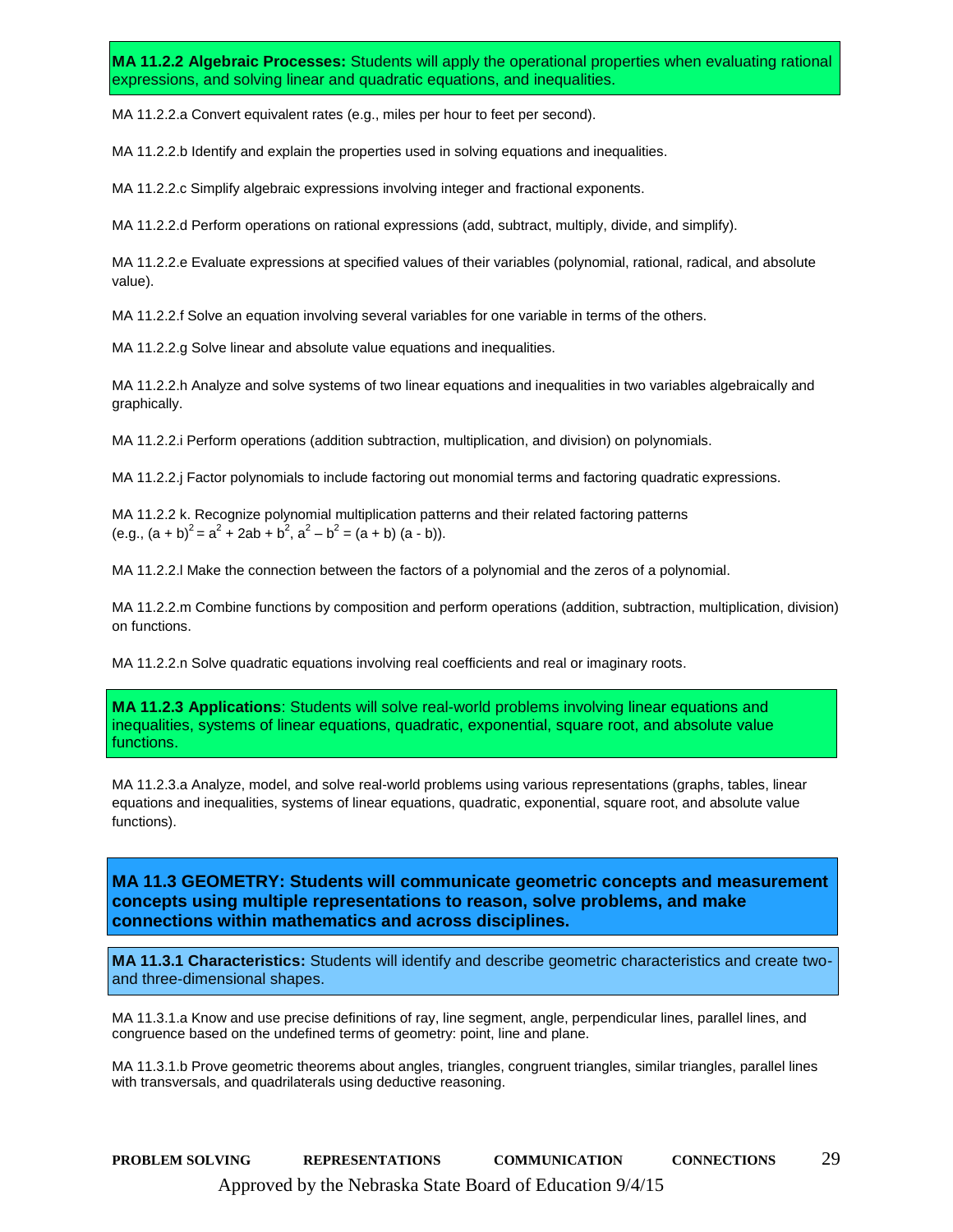MA 11.3.1.c Apply geometric properties to solve problems involving similar triangles, congruent triangles, quadrilaterals, and other polygons.

MA 11.3.1.d Identify and apply right triangle relationships including sine, cosine, tangent, special right triangles, and the converse of the Pythagorean Theorem.

MA 11.3.1.e Create geometric models to visualize, describe, and solve problems using similar triangles, right triangles, and trigonometry.

MA 11.3.1.f Know and use precise definitions and terminology of circles, including central angle, inscribed angle, arc, intercepted arc, chord, secant, and tangent.

MA 11.3.1.g Apply the properties of central angles, inscribed angles, angles formed by intersecting chords, and angles formed by secants and/or tangents to find the measures of angles related to the circle.

MA 11.3.1.h Sketch, draw, and construct appropriate representations of geometric objects using a variety of tools and methods which may include ruler/straight edge, protractor, compass, reflective devices, paper folding, or dynamic geometric software.

**MA 11.3.2 Coordinate Geometry:** Students will determine location, orientation, and relationships on the coordinate plane.

MA 11.3.2.a Derive and apply the midpoint formula.

MA 11.3.2.b Use coordinate geometry to analyze linear relationships to determine if lines are parallel or perpendicular.

MA 11.3.2.c Given a line, write the equation of a line that is parallel or perpendicular to it.

MA 11.3.2.d Derive and apply the distance formula.

MA 11.3.2.e Use coordinate geometry to prove triangles are right, acute, obtuse, isosceles, equilateral, or scalene.

MA 11.3.2.f Use coordinate geometry to prove quadrilaterals are trapezoids, isosceles trapezoids, parallelograms, rectangles, rhombi, kites, or squares.

MA 11.3.2.g Perform and describe positions and orientation of shapes under a single translation using algebraic notation on a coordinate plane.

MA 11.3.2.h Perform and describe positions and orientation of shapes under a rotation about the origin in multiples of 90 degrees using algebraic notation on a coordinate plane.

MA 11.3.2.i Perform and describe positions and orientation of shapes under a reflection across a line using algebraic notation on a coordinate plane.

MA 11.3.2.j Perform and describe positions and orientation of shapes under a single dilation on a coordinate plane.

MA 11.3.2.k Derive the equation of a circle given the radius and the center.

**MA 11.3.3 Measurement:** Students will perform and compare measurements and apply formulas.

MA 11.3.3.a Convert between various units of length, area, and volume (e.g., such as square feet to square yards).

MA 11.3.3.b Convert between metric and standard units of measurement.

MA 11.3.3.c Apply the effect of a scale factor to determine the length, area, and volume of similar two- and threedimensional shapes and solids.

MA 11.3.3.d Find arc length and area of sectors of a circle.

MA 11.3.3.e Determine surface area and volume of spheres, cones, pyramids, and prisms using formulas and appropriate units.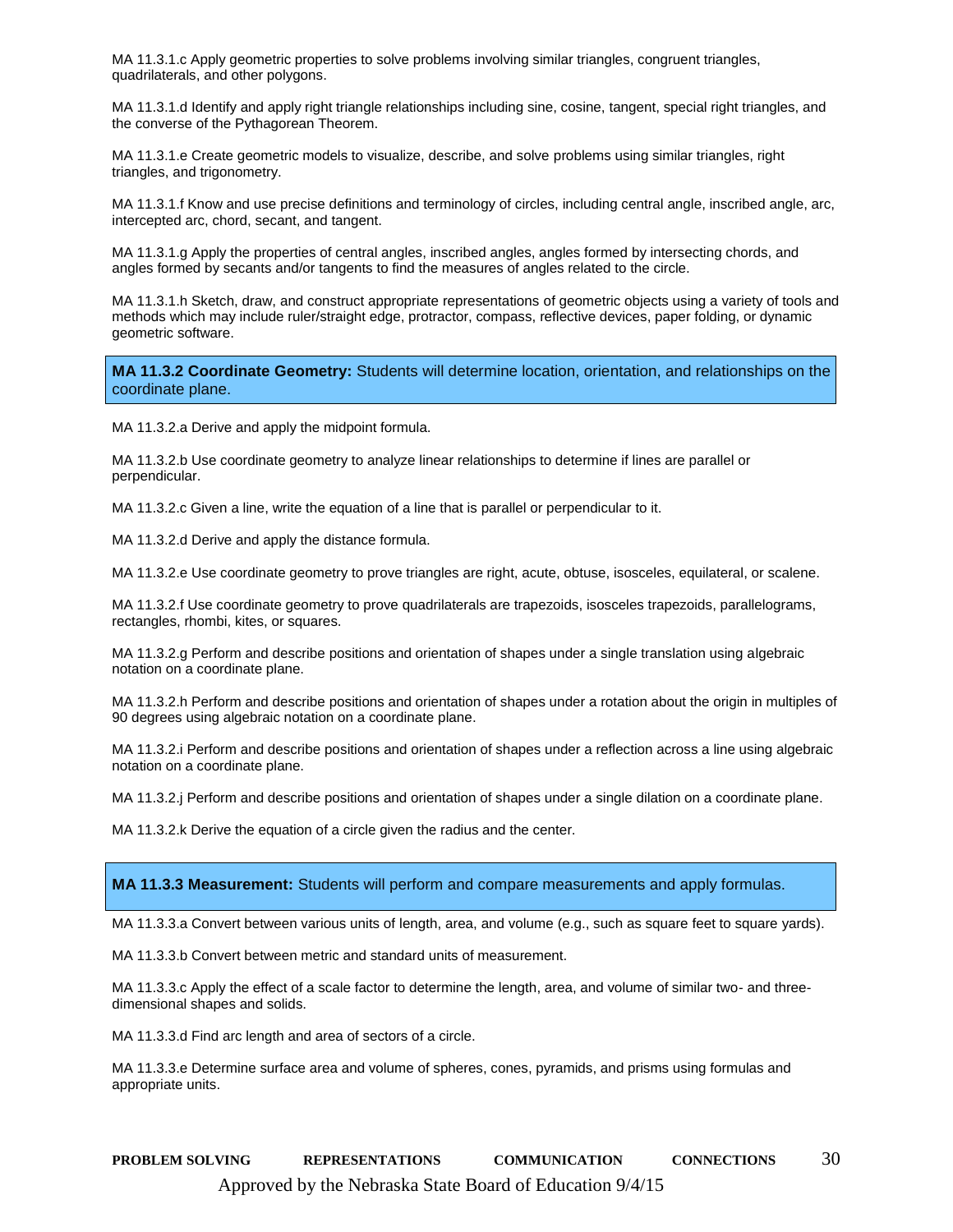**MA 11.4 DATA: Students will communicate data analysis/probability concepts using multiple representations to reason, solve problems, and make connections within mathematics and across disciplines.**

#### **MA 11.4.1 Representations:** Students will create displays that represent data.

No additional indicator(s) at this level. Mastery is expected at previous grade levels.

**MA 11.4.2 Analysis & Applications:** Students will analyze data to address the situation.

MA 11.4.2.a Identify and compute measures of central tendency (mean, median, mode) when provided data both with and without technology.

MA 11.4.2.b Explain how transformations of data, including outliers, affect measures of central tendency.

MA 11.4.2.c Compare data sets and formulate conclusions.

MA 11.4.2.d Support conclusions with valid arguments.

MA 11.4.2.e Develop linear equations for linear models to predict unobserved outcomes using the regression line and correlation coefficient with technology.

MA 11.4.2.f Describe the shape, identify any outliers, and determine the spread of a data set.

MA 11.4.2.g Explain the impact of sampling methods, bias, and the phrasing of questions asked during data collection, and the conclusions that can rightfully be made.

MA 11.4.2.h Explain the differences between a randomized experiment and observational studies.

MA 11.4.2.i Using scatter plots, analyze patterns and describe relationships in paired data.

MA 11.4.2.j Recognize when arguments based on data confuse correlation with causation.

MA 11.4.2.k Interpret data represented by the normal distribution, formulate conclusions, and recognize that some data sets are not normally distributed.

#### **MA 11.4.3 Probability:** Students will interpret and apply concepts of probability.

MA 11.4.3.a Construct sample spaces and probability distributions.

MA 11.4.3.b Use appropriate counting techniques to determine the probability of an event.

MA 11.4.3.c Determine if events are mutually exclusive and calculate their probabilities in either case.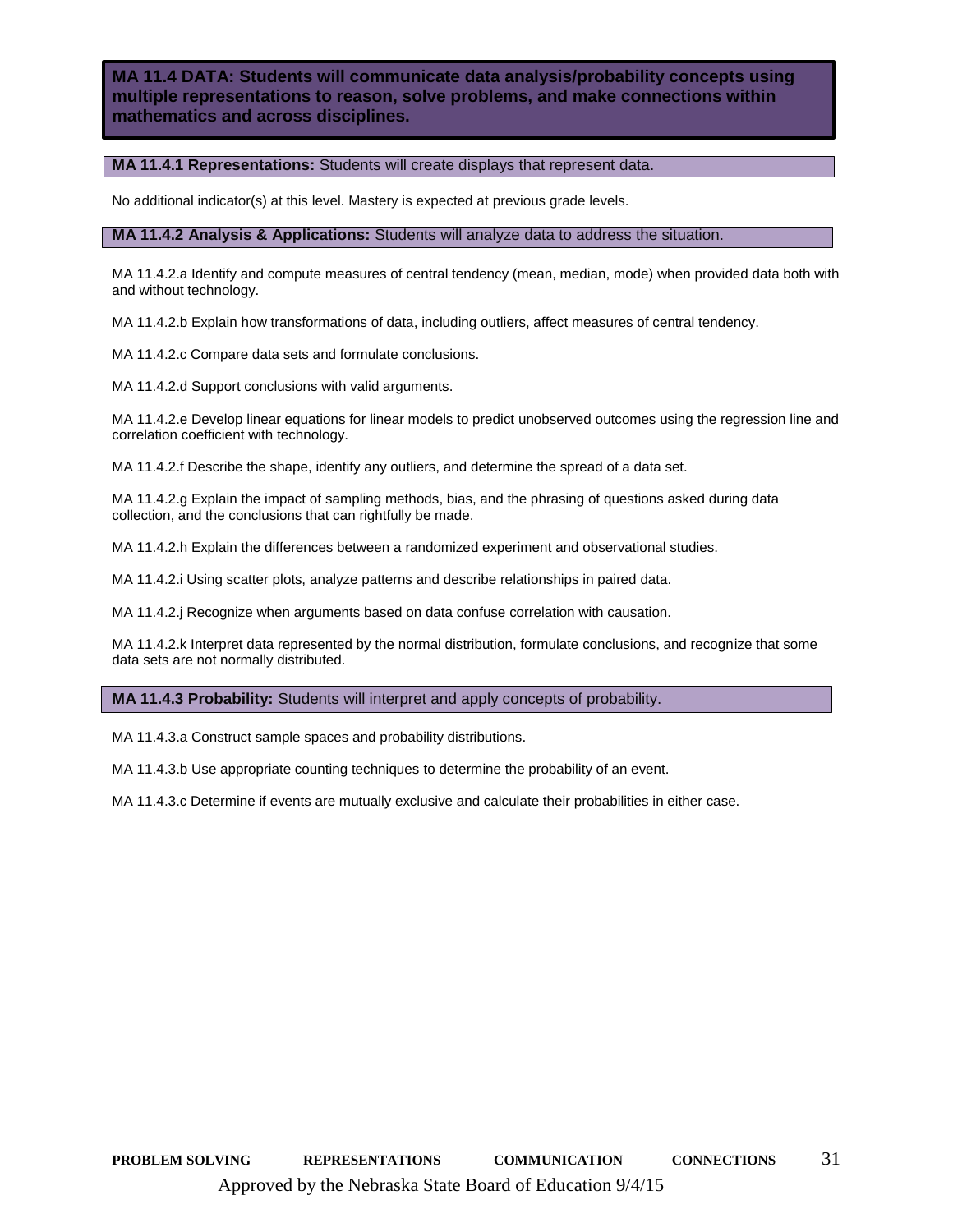## **Nebraska Mathematics Standards Grade 12 – Advanced Topics (AT)**

**MA 12.1 NUMBER: Students will communicate number sense concepts using multiple representations to reason, solve problems, and make connections within mathematics and across disciplines.**

**MA.12.1.1 Numeric Relationships:** Students will demonstrate, represent, and show relationships among the complex numbers.

MA 12.1.1.a (AT) Graph complex numbers on the complex plane.

MA 12.1.1.b (AT) Determine the magnitude of complex numbers.

MA 12.1.1.c (AT) Use matrices to represent and manipulate data.

MA 12.1.1.d (AT) Recognize the role that additive and multiplicative identities play in matrix operations.

MA 12.1.1.e (AT) Recognize that, unlike multiplication of numbers, matrix multiplication for square matrices is not a commutative operation, but still satisfies the associative and distributive properties.

MA 12.1.1.f (AT) Derive and use the formulas for the general term and summation of finite arithmetic and geometric series.

**MA 12.1.2 Operations:** Students will compute with matrices.

MA 12.1.2.a (AT) Multiply matrices by scalars to produce new matrices.

MA 12.1.2.b (AT) Add, subtract, and multiply matrices of appropriate dimensions.

**MA 12.2 ALGEBRA: Students will communicate algebraic concepts using multiple representations to reason, solve problems, and make connections within mathematics and across disciplines.**

**MA 12.2.1 Algebraic Relationships:** Students will demonstrate, represent, and show relationships with non-linear and trigonometric functions.

MA 12.2.1.a (AT) Analyze and graph non-linear functions (e.g., quadratic, trigonometric, square root, logarithmic, rational, higher-order polynomials, exponential, absolute value, piecewise, and sinusoidal).

MA 12.2.1.b (AT) Use the unit circle to define the trigonometric functions on all real numbers.

MA 12.2.1.c (AT) Evaluate sine, cosine, and tangent functions at positive and negative multiples of 30, and 45 degrees.

MA 12.2.1.d (AT) Create new functions out of existing functions using addition, subtraction, multiplication, division, translation, dilation, and composition.

MA 12.2.1.e (AT) Use limits to describe the behavior of a function near its asymptotes and removable discontinuities.

MA 12.2.1.f (AT) Understand that the radian measure of an angle is the length of the arc on the unit circle subtended by that angle.

MA 12.2.1.g (AT) Convert between radian and degree measures of an angle.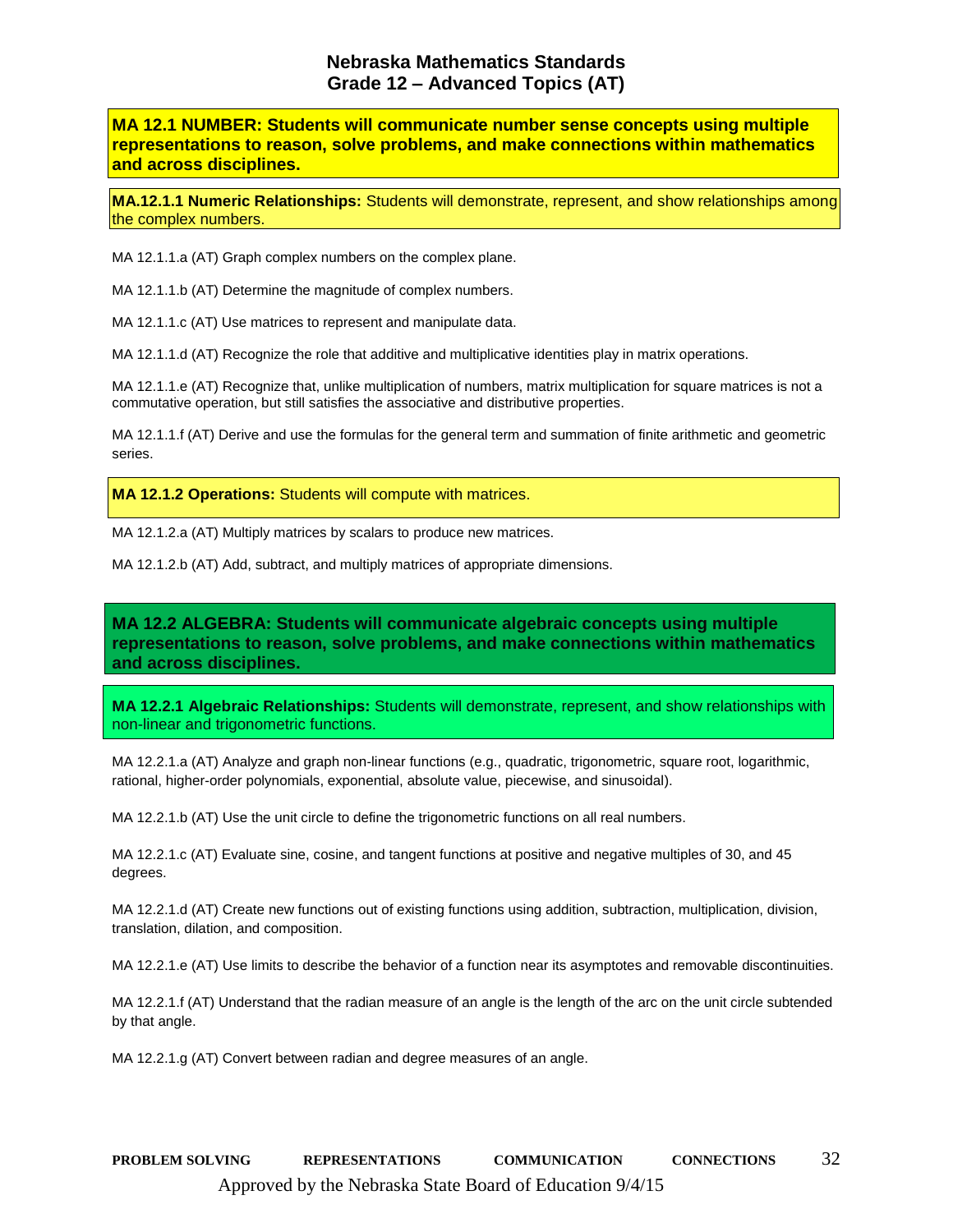**MA 12.2.2 Algebraic Processes:** Students will apply the identities when evaluating and solving trigonometric equations.

MA 12.2.2.a (AT) Use trigonometric identities to solve trigonometric equations.

MA 12.2.2.b (AT) Explain symmetry (odd and even) and periodicity of trigonometric functions.

MA 12.2.2.c (AT) Create an invertible function from a non-invertible function by restricting the domain (e.g.,arcsin, arccos, and arctan).

MA 12.2.2.d (AT) Find the period, amplitude, and midline of a trigonometric function of the form  $y=$ A + Bsin (Cx), where A, B, and C are parameters, and identify these properties on a graph of the function.

**MA 12.2.3 Applications**: Students will solve real-world problems involving trigonometric functions.

MA 12.2.3.a (AT) Model periodic events with specified amplitude, frequency, and shifts.

MA 12.2.3.b (AT) Solve real-world problems using trigonometric and inverse trigonometric functions.

**MA 12.3 GEOMETRY: Students will communicate geometric concepts and measurement concepts using multiple representations to reason, solve problems, and make connections within mathematics and across disciplines.**

**MA 12.3.1 Characteristics:** Students will identify and describe geometric characteristics and create twoand three-dimensional shapes.

MA 12.3.1.a (AT) Apply the Law of Sines and the Law of Cosines to find unknown measures in triangles.

MA 12.3.1.b (AT) Prove and apply properties of lengths of chords, secant segments, and tangent segments.

**MA 12.3.2 Coordinate Geometry:** Students will determine location, orientation, and relationships on the coordinate plane.

MA 12.3.2.a (AT) Identify features of a function (e.g., local and global maxima and minima, concavity, approximate locations of points of inflection and vertical and horizontal asymptotes) from its graph.

MA 12.3.2.b (AT) Identify symmetry properties of a function (e.g., axis of symmetry of a parabola) and know the connection between its symmetry properties and specific transformations.

MA 12.3.2.c (AT) Recognize that vector quantities have both magnitude and direction and can be represented by directed line segments.

MA 12.3.2.d (AT) Add and subtract vectors graphically and algebraically.

MA 12.3.2.e (AT) Perform scalar multiplication of a vector and show it graphically.

MA 12.3.2.f (AT) Derive the equations of parabolas, ellipses, and hyperbolas from a graph or given parameters.

MA 12.3.2.g (AT) Determine the three-dimensional object created by rotating or revolving a two-dimensional object about an axis.

MA 12.3.2.h (AT) Determine the shape of a two-dimensional cross-section of a three-dimensional object.